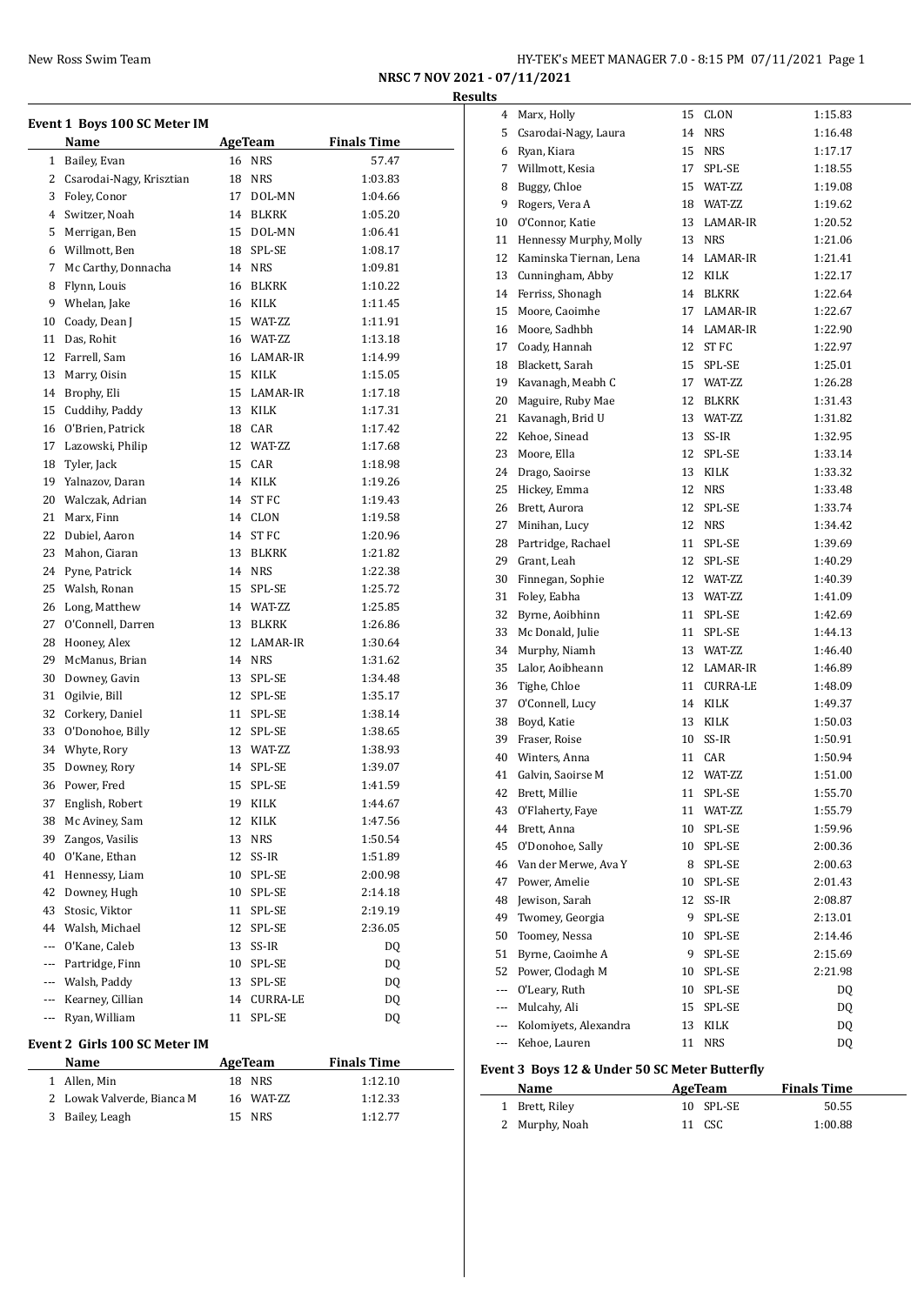| New Ross Swim Team | HY-TEK's MEET MANAGER 7.0 - 8:15 PM 07/11/2021 Page 2 |
|--------------------|-------------------------------------------------------|
|--------------------|-------------------------------------------------------|

**NRSC 7 NOV 2021 - 07/11/2021 Results** 

|                | (Event 3 Boys 12 & Under 50 SC Meter Butterfly)<br>Name |    | AgeTeam         | <b>Finals Time</b> |
|----------------|---------------------------------------------------------|----|-----------------|--------------------|
| 3              | Das, Rajiv                                              | 11 | WAT-ZZ          | 1:08.10            |
| $\frac{1}{2}$  | Smolinski, Olivier                                      | 12 | $SS-IR$         | DQ                 |
|                | Event 3 Boys 13 & Over 50 SC Meter Butterfly            |    |                 |                    |
|                | Name                                                    |    | AgeTeam         | <b>Finals Time</b> |
| $\mathbf{1}$   | O Sullivan, Caleb                                       |    | 18 DOL-MN       | 28.01              |
|                | 2 Willmot, Kai                                          | 22 | SPL-SE          | 28.15              |
| 3              | Willmott, Mikey                                         | 15 | SPL-SE          | 29.08              |
| 4              | Coady, Dean J                                           | 15 | WAT-ZZ          | 30.55              |
| 5              | Gilli, Roan                                             | 15 | DOL-MN          | 31.35              |
| 6              | Fane, Ricky                                             | 14 | DOL-MN          | 31.42              |
| 7              | McAteer, Conor                                          | 14 | <b>CURRA-LE</b> | 33.28              |
| 8              | Doyle, Jack                                             | 15 | ST FC           | 34.99              |
| 9              | Tyler, Jack                                             | 15 | CAR             | 35.43              |
| 10             | Montague, Harvey                                        | 14 | SS-IR           | 35.47              |
| 11             | Dubiel, Aaron                                           | 14 | <b>STFC</b>     | 36.28              |
| 12             | Walsh, Ronan                                            | 15 | SPL-SE          | 36.29              |
| 13             | Walczak, Adrian                                         | 14 | ST FC           | 36.30              |
| 14             | O'Sullivan, Oiśn                                        | 15 | SPL-SE          | 36.31              |
| 15             | Fraser, Ross                                            | 14 | ST FC           | 36.61              |
| 16             | Mahon, Ciaran                                           | 13 | <b>BLKRK</b>    | 37.13              |
| 17             | O'Connell, Darren                                       | 13 | <b>BLKRK</b>    | 37.55              |
| 18             | Yalnazov, Daran                                         | 14 | <b>KILK</b>     | 37.78              |
| 19             | Long, Matthew                                           | 14 | WAT-ZZ          | 38.35              |
| 20             | Rogers, Finn I                                          | 14 | WAT-ZZ          | 39.20              |
| 21             | Walsh, Paddy                                            | 13 | SPL-SE          | 44.50              |
| 22             | O'Kane, Caleb                                           | 13 | SS-IR           | 45.32              |
| 23             | Power, Fred                                             | 15 | SPL-SE          | 46.69              |
| 24             | Bowens, Richard                                         | 14 | <b>CURRA-LE</b> | 57.62              |
| $\overline{a}$ | Monahan, Cormac                                         | 13 | SS-IR           | DQ                 |
|                |                                                         |    |                 |                    |

# **Event 4 Girls 12 & Under 50 SC Meter Butterfly**

|              | Name             | AgeTeam |                 | <b>Finals Time</b> |
|--------------|------------------|---------|-----------------|--------------------|
| $\mathbf{1}$ | Cunningham, Abby |         | 12 KILK         | 35.47              |
| 2            | Hayes, Klava     |         | 12 LAMAR-IR     | 40.08              |
| 3            | Hennessy, Olivia | 12      | SPL-SE          | 41.55              |
| 4            | Coulson, Tori    | 12      | <b>CURRA-LE</b> | 42.08              |
| 5.           | Minihan, Lucy    |         | 12 NRS          | 43.16              |
| 6            | Hickey, Emma     | 12      | NRS             | 43.76              |
| 7            | Grant, Leah      | 12      | SPL-SE          | 44.85              |
| 8            | Kavanagh, Chloe  | 11      | LAMAR-IR        | 50.86              |
| 9            | Fraser, Roise    | 10      | SS-IR           | 50.95              |
| 10           | Finnegan, Sophie | 12      | WAT-ZZ          | 53.86              |
| 11           | Kirwan, Katie    |         | 12 LAMAR-IR     | 57.22              |
| 12           | Dooly, Ella      | 11      | SPL-SE          | 1:01.87            |
| 13           | Power, Amelie    | 10      | SPL-SE          | 1:09.55            |

## **Event 4 Girls 13 & Over 50 SC Meter Butterfly**

|   | Name                       |    | AgeTeam         | <b>Finals Time</b> |  |
|---|----------------------------|----|-----------------|--------------------|--|
|   | 1 Lowak Valverde, Bianca M | 16 | <b>WAT-7.7.</b> | 32.03              |  |
|   | 2 Kelly, Ruth              |    | 16 NRS          | 32.36              |  |
| 3 | Kenny, Roisin              | 17 | <b>NRS</b>      | 32.81              |  |
| 4 | Buggy, Chloe               |    | 15 WAT-ZZ       | 34.85              |  |
|   | 5 Moore, Evelyn            |    | 15 SPL-SE       | 35.82              |  |
| 6 | Bowe, Shauna               |    | 16 NRS          | 35.98              |  |
| 7 | Murphy, Emma M             |    | 16 SS-IR        | 36.45              |  |
| 8 | Kavanagh, Meabh C          |    | <b>WAT-7.7.</b> | 36.95              |  |

|    | Willmott, Kesia<br>9 | 17 | SPL-SE          | 37.41 |
|----|----------------------|----|-----------------|-------|
| 10 | Ferriss, Shonagh     | 14 | <b>BLKRK</b>    | 37.60 |
| 11 | Colley, Orla         |    | 14 LAMAR-IR     | 37.91 |
|    | 12 Colfer, Nicole    | 13 | <b>NRS</b>      | 39.14 |
| 13 | Kong, Natalie H      | 13 | WAT-ZZ          | 39.71 |
| 14 | O'Flaherty, Edie     | 13 | WAT-ZZ          | 40.92 |
| 15 | Blackett, Sarah      |    | 15 SPL-SE       | 41.11 |
| 16 | O'Shea, Emma         |    | 14 CAR          | 42.01 |
| 17 | Kavanagh, Brid U     | 13 | WAT-ZZ          | 42.05 |
| 18 | Bowens, Marysia      | 16 | CURRA-LE        | 43.92 |
| 19 | Power, Ella          | 13 | SPL-SE          | 46.37 |
| 20 | Mc Donald, Aoibhe    | 13 | <b>CURRA-LE</b> | 47.88 |
| 21 | Foley, Eabha         | 13 | WAT-ZZ          | 48.81 |
| 22 | O'Sullivan, Nia      | 13 | SPL-SE          | 53.30 |
| 23 | Murphy, Niamh        | 13 | WAT-ZZ          | 56.10 |

## **Event 5 Boys 12 & Under 100 SC Meter Backstroke**

| Name               | AgeTeam       | <b>Finals Time</b> |  |
|--------------------|---------------|--------------------|--|
| 1 Lazowski, Philip | 12 WAT-7.7    | 1:17.58            |  |
| 2 Spence, Finn     | 12 KILK       | 1:49.42            |  |
| 3 Das, Rajiv       | WAT-7.7<br>11 | 2:03.31            |  |

### **Event 5 Boys 13 & Over 100 SC Meter Backstroke**

|    | Name                |    | <b>AgeTeam</b>  | <b>Finals Time</b> |
|----|---------------------|----|-----------------|--------------------|
| 1  | Mc Sweeney, Richard | 17 | DOL-MN          | 1:02.85            |
| 2  | Merrigan, Ben       | 15 | DOL-MN          | 1:04.05            |
| 3  | Switzer, Noah       | 14 | <b>BLKRK</b>    | 1:06.30            |
| 4  | Farrell, Sam        | 16 | LAMAR-IR        | 1:10.04            |
| 5  | Gilli, Roan         | 15 | DOL-MN          | 1:10.65            |
| 6  | Whelan, Jake        | 16 | <b>KILK</b>     | 1:11.38            |
| 7  | Ward, Oisin         | 15 | ST FC           | 1:12.61            |
| 8  | Cuddihy, Paddy      | 13 | KILK            | 1:13.24            |
| 9  | Mahon, Gearoid      | 15 | <b>BLKRK</b>    | 1:14.81            |
| 10 | Coady, Dean J       | 15 | WAT-ZZ          | 1:15.68            |
| 11 | Yalnazov, Daran     | 14 | KILK            | 1:17.11            |
| 12 | Doyle, Jack         | 15 | ST FC           | 1:19.32            |
| 13 | Kehoe, Jack         | 14 | ST FC           | 1:22.14            |
| 14 | Picard, Leo         | 15 | LAMAR-IR        | 1:23.05            |
| 15 | O'Sullivan, Oiśn    | 15 | SPL-SE          | 1:24.95            |
| 16 | Melvin, Eoin        | 15 | <b>CURRA-LE</b> | 1:25.13            |
| 17 | O'Connell, Darren   | 13 | <b>BLKRK</b>    | 1:26.02            |
| 18 | O'Kane, Caleb       | 13 | SS-IR           | 1:32.43            |
| 19 | English, Robert     | 19 | KILK            | 1:44.07            |

## **Event 6 Girls 12 & Under 100 SC Meter Backstroke**

|    | Name              |    | AgeTeam      | <b>Finals Time</b> |
|----|-------------------|----|--------------|--------------------|
| 1  | Hayes, Klava      |    | 12 LAMAR-IR  | 1:22.23            |
| 2  | Coady, Hannah     |    | 12 ST FC     | 1:22.61            |
| 3  | Maguire, Ruby Mae | 12 | <b>BLKRK</b> | 1:31.39            |
| 4  | Kenna, Laura      |    | 12 KILK      | 1:38.07            |
|    | 5 Thompson, Chloe | 11 | <b>KILK</b>  | 1:43.77            |
| 6  | Hickey, Emma      |    | 12 NRS       | 1:46.62            |
| 7  | Kavanagh, Chloe   |    | 11 LAMAR-IR  | 1:47.88            |
| 8  | Minihan, Lucy     |    | 12 NRS       | 1:47.98            |
| 9  | Lalor, Aoibheann  |    | 12 LAMAR-IR  | 1:49.65            |
| 10 | Tighe, Chloe      | 11 | CURRA-LE     | 1:50.76            |
|    | Moore, Ella       | 12 | SPL-SE       | DQ                 |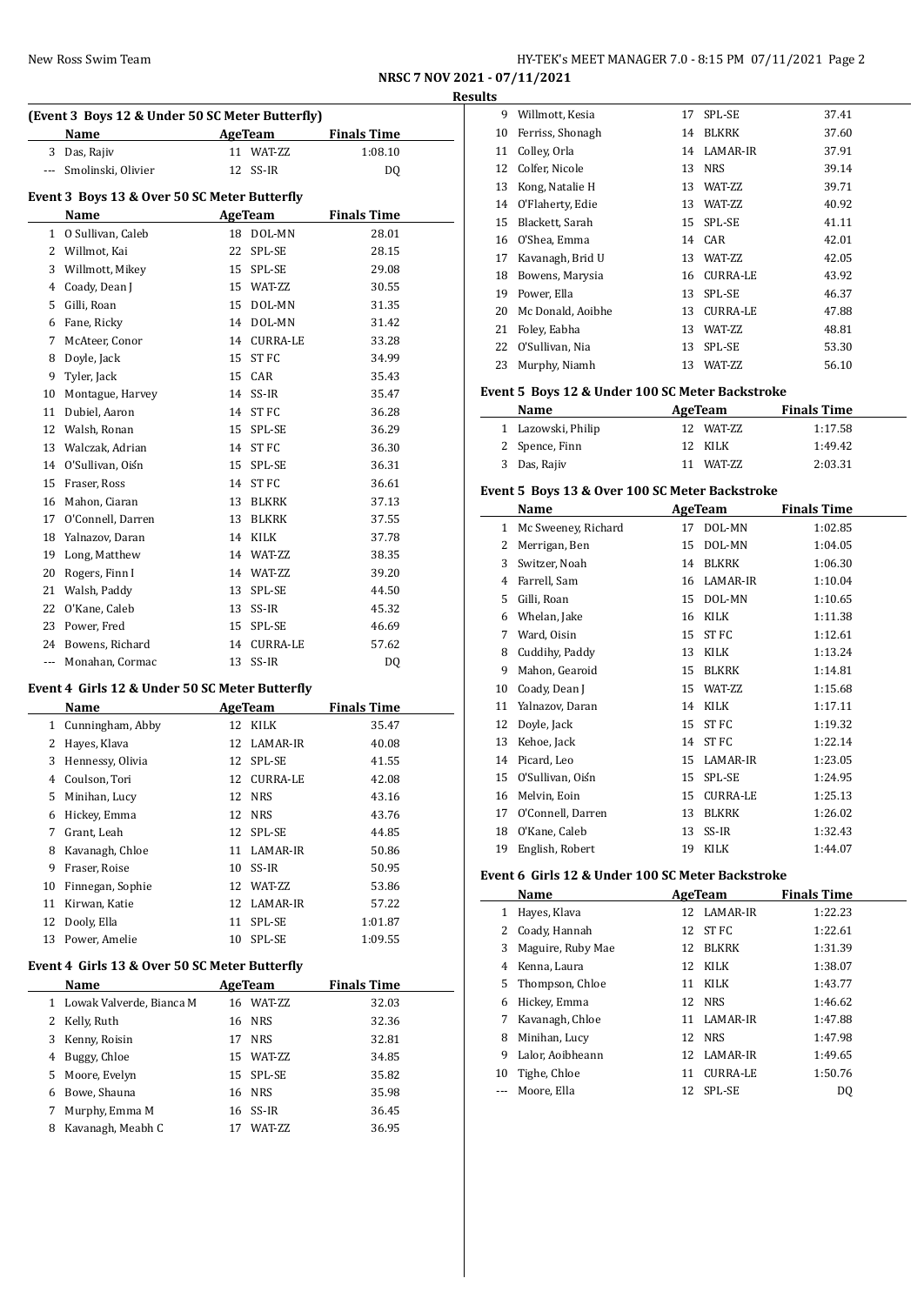| New Ross Swim Team | HY-TEK's MEET MANAGER 7.0 - 8:15 PM 07/11/2021 Page 3 |
|--------------------|-------------------------------------------------------|
|                    |                                                       |

**NRSC 7 NOV 2021 - 07/11/2021 Results**

|          | Event 6 Girls 13 & Over 100 SC Meter Backstroke<br>Name |    | AgeTeam        | <b>Finals Time</b> |
|----------|---------------------------------------------------------|----|----------------|--------------------|
| 1        | Bailey, Leagh                                           | 15 | NRS            | 1:06.98            |
| 2        | Bailey, Sadhbh                                          | 17 | <b>NRS</b>     | 1:07.03            |
| 3        | Fane, Heather                                           |    | 16 DOL-MN      | 1:07.60            |
| 4        | Markey, Lili                                            |    | 14 KILK        | 1:19.43            |
| 5        | Lazarut, Ana J                                          |    | 16 ST FC       | 1:20.65            |
| 6        | Brennan, Lucy                                           |    | 16 LAMAR-IR    | 1:21.53            |
| 7        | Kearney, Shauna                                         |    | 14 ST FC       | 1:28.17            |
| 8        | O'Shea, Emma                                            |    | 14 CAR         | 1:31.32            |
| 9        | Bowens, Marysia                                         |    | 16 CURRA-LE    | 1:34.70            |
| 10       | Foley, Eabha                                            |    | 13 WAT-ZZ      | 1:38.23            |
| 11       | Murphy, Niamh                                           |    | 13 WAT-ZZ      | 1:42.01            |
| 12       | Fitzpatrick, Erin                                       |    | 14 NRS         | 1:43.24            |
| 13       | Loughlin, Hannah                                        |    | 16 CURRA-LE    | 1:43.67            |
|          |                                                         |    |                |                    |
|          | Event 7 Boys 12 & Under 50 SC Meter Breaststroke        |    |                |                    |
|          | Name                                                    |    | <b>AgeTeam</b> | <b>Finals Time</b> |
| 1        | Lazowski, Philip                                        |    | 12 WAT-ZZ      | 42.01              |
| 2        | Hooney, Alex                                            |    | 12 LAMAR-IR    | 42.80              |
| 3        | Ogilvie, Bill                                           | 12 | SPL-SE         | 50.22              |
| 4        | Murray, Ross                                            |    | 12 KILK        | 51.83              |
| 5        | O'Donohoe, Billy                                        | 12 | SPL-SE         | 53.16              |
| 6        | Corkery, Daniel                                         | 11 | SPL-SE         | 53.64              |
| 7        | Keane, Conor                                            | 11 | SPL-SE         | 54.11              |
| 8        | O'Kane, Ethan                                           | 12 | SS-IR          | 55.79              |
| 9        | Kealy, Sam                                              | 12 | KILK           | 57.75              |
| 10       | King, Ryan                                              |    | 10 NRS         | 1:00.66            |
| 11       | O'Brien, Finn                                           |    | 12 NRS         | 1:00.90            |
| 12       | Ryan, William                                           | 11 | SPL-SE         | 1:01.16            |
| 13       | Power, Louis                                            | 10 | SPL-SE         | 1:07.03            |
| 14       | Fitzgerald O'Connor, Patrick                            | 11 | WAT-ZZ         | 1:08.62            |
| 15       | Downey, Hugh                                            | 10 | SPL-SE         | 1:08.70            |
| 16       | Brett, Riley                                            | 10 | SPL-SE         | 1:08.94            |
| 17       | Stosic, Viktor                                          | 11 | SPL-SE         | 1:09.27            |
| 18       | Blackett, Dylan                                         | 10 | SPL-SE         | 1:11.10            |
| 19       | Partridge, Finn                                         | 10 | SPL-SE         | 1:11.38            |
| 20       | Murphy, Noah                                            | 11 | CSC            | 1:13.06            |
|          | O'Brien, Riain                                          |    | 10 NRS         | DQ                 |
|          | --- Hennessy, Liam                                      | 10 | SPL-SE         | DQ                 |
| ---      | King, Aidan                                             | 12 | <b>NRS</b>     | DQ                 |
|          | --- Walsh, Michael                                      | 12 | SPL-SE         | DQ                 |
| $\cdots$ | Sammon, Donnacha                                        | 9  | <b>NRS</b>     | DQ                 |
|          | Event 7 Boys 13 & Over 50 SC Meter Breaststroke         |    |                |                    |
|          | Name                                                    |    | <b>AgeTeam</b> | <b>Finals Time</b> |
| 1        | Foley, Conor                                            | 17 | DOL-MN         | 32.22              |
| 2        | O Sullivan, Caleb                                       | 18 | DOL-MN         | 32.64              |
| 3        | Fane, Ewan                                              | 17 | DOL-MN         | 33.10              |
| 4        | Ates, Ryan                                              | 15 | DOL-MN         | 33.93              |
| 5        | Fane, Ricky                                             | 14 | DOL-MN         | 37.27              |
| 6        | Ward, Oisin                                             | 15 | ST FC          | 39.09              |
| 7        | Dubiel, Aaron                                           | 14 | ST FC          | 39.41              |
| 8        | Coady, Dean J                                           | 15 | WAT-ZZ         | 39.42              |
| 9        | Willmott, Mikey                                         | 15 | SPL-SE         | 39.88              |
| 1 በ      | Dymo Datrick                                            |    | 1. NDC         | 20.06              |

|    | Name                |    | AgeTeam      | <b>Finals Time</b> |
|----|---------------------|----|--------------|--------------------|
|    | 1 Foley, Conor      | 17 | DOL-MN       | 32.22              |
|    | 2 O Sullivan, Caleb | 18 | DOL-MN       | 32.64              |
| 3  | Fane, Ewan          | 17 | DOL-MN       | 33.10              |
| 4  | Ates, Ryan          | 15 | DOL-MN       | 33.93              |
| 5. | Fane, Ricky         |    | 14 DOL-MN    | 37.27              |
| 6  | Ward, Oisin         |    | 15 ST FC     | 39.09              |
| 7  | Dubiel, Aaron       |    | 14 ST FC     | 39.41              |
| 8  | Coady, Dean J       |    | 15 WAT-7.7   | 39.42              |
| 9  | Willmott, Mikey     |    | 15 SPL-SE    | 39.88              |
|    | 10 Pyne, Patrick    |    | 14 NRS       | 39.96              |
| 11 | Marx, Finn          | 14 | CLON         | 40.49              |
| 12 | Mahon, Ciaran       | 13 | <b>BLKRK</b> | 41.69              |
|    |                     |    |              |                    |

| 13  | Rogers, Finn I      | 14 | WAT-ZZ     | 42.00   |
|-----|---------------------|----|------------|---------|
| 14  | O'Sullivan, Oiśn    |    | 15 SPL-SE  | 43.65   |
| 15  | McManus, Brian      | 14 | <b>NRS</b> | 46.09   |
| 16  | Howard, Benjamin    |    | 16 CSC     | 47.09   |
| 17  | Murray, Clay        |    | 14 CSC     | 47.95   |
| 18  | Downey, Gavin       | 13 | SPL-SE     | 49.32   |
| 19  | Perry, Evan         | 14 | KILK       | 49.62   |
| 20  | Zangos, Vasilis     | 13 | NRS        | 52.85   |
| 21  | Mulcahy, Greg       | 14 | SPL-SE     | 53.96   |
| 22  | Whyte, Rory         | 13 | WAT-ZZ     | 54.28   |
| 23  | Jones, Aidan        |    | 14 CSC     | 54.74   |
| 24  | Kenny, Isaac J      | 13 | LAMAR-IR   | 56.71   |
| 25  | Tritschler, Paul    | 16 | NRS        | 1:17.55 |
| 26  | Monahan, Cormac     | 13 | SS-IR      | 1:17.85 |
| 27  | NiEoichaigh, Tadhgh | 14 | <b>NRS</b> | 1:52.76 |
| --- | Downey, Rory        | 14 | SPL-SE     | DQ      |

# **Event 8 Girls 12 & Under 50 SC Meter Breaststroke**

|                                                                                                                                                                                                                                                                                                                                                                                                                                                                            | Name                     |    | <b>AgeTeam</b>  | <b>Finals Time</b> |
|----------------------------------------------------------------------------------------------------------------------------------------------------------------------------------------------------------------------------------------------------------------------------------------------------------------------------------------------------------------------------------------------------------------------------------------------------------------------------|--------------------------|----|-----------------|--------------------|
| 1                                                                                                                                                                                                                                                                                                                                                                                                                                                                          | Hennessy, Olivia         | 12 | SPL-SE          | 44.42              |
| 2                                                                                                                                                                                                                                                                                                                                                                                                                                                                          | Hayes, Klava             | 12 | LAMAR-IR        | 47.14              |
| 3                                                                                                                                                                                                                                                                                                                                                                                                                                                                          | Kehoe, Lauren            | 11 | <b>NRS</b>      | 48.45              |
| $\overline{4}$                                                                                                                                                                                                                                                                                                                                                                                                                                                             | Coleman, Hannah          | 11 | <b>CURRA-LE</b> | 49.91              |
| 5                                                                                                                                                                                                                                                                                                                                                                                                                                                                          | Coulson, Tori            | 12 | <b>CURRA-LE</b> | 50.46              |
|                                                                                                                                                                                                                                                                                                                                                                                                                                                                            | 6 Grant, Leah            | 12 | SPL-SE          | 51.15              |
| 7                                                                                                                                                                                                                                                                                                                                                                                                                                                                          | O'Donohoe, Sally         | 10 | SPL-SE          | 52.12              |
| 8                                                                                                                                                                                                                                                                                                                                                                                                                                                                          | Brett, Millie            | 11 | SPL-SE          | 53.30              |
| 9                                                                                                                                                                                                                                                                                                                                                                                                                                                                          | Byrne, Aoibhinn          | 11 | SPL-SE          | 54.27              |
|                                                                                                                                                                                                                                                                                                                                                                                                                                                                            | 10 Kirwan, Katie         | 12 | LAMAR-IR        | 54.83              |
| 11                                                                                                                                                                                                                                                                                                                                                                                                                                                                         | Finnegan, Sophie         | 12 | WAT-ZZ          | 55.22              |
| 12                                                                                                                                                                                                                                                                                                                                                                                                                                                                         | Galvin, Saoirse M        | 12 | WAT-ZZ          | 55.24              |
| 13                                                                                                                                                                                                                                                                                                                                                                                                                                                                         | McManus, Rina            | 11 | <b>NRS</b>      | 55.38              |
| 14                                                                                                                                                                                                                                                                                                                                                                                                                                                                         | Malone, Aoife            | 10 | CAR             | 55.40              |
| 15                                                                                                                                                                                                                                                                                                                                                                                                                                                                         | Lalor, Aoibheann         | 12 | LAMAR-IR        | 55.47              |
|                                                                                                                                                                                                                                                                                                                                                                                                                                                                            | 16 Power, Amelie         | 10 | SPL-SE          | 56.29              |
|                                                                                                                                                                                                                                                                                                                                                                                                                                                                            | 17 Winters, Anna         | 11 | CAR             | 58.45              |
|                                                                                                                                                                                                                                                                                                                                                                                                                                                                            | 18 O'Leary, Ruth         | 10 | SPL-SE          | 59.74              |
|                                                                                                                                                                                                                                                                                                                                                                                                                                                                            | 19 Whyte, Amy K          | 10 | WAT-ZZ          | 59.83              |
|                                                                                                                                                                                                                                                                                                                                                                                                                                                                            | 20 Power, Olivia         | 11 | SPL-SE          | 1:01.88            |
|                                                                                                                                                                                                                                                                                                                                                                                                                                                                            | 21 Brett, Anna           | 10 | SPL-SE          | 1:02.82            |
|                                                                                                                                                                                                                                                                                                                                                                                                                                                                            | 22 Anisowicz, Julia      | 11 | CSC             | 1:03.28            |
|                                                                                                                                                                                                                                                                                                                                                                                                                                                                            | 23 Allen, Suin           | 10 | <b>NRS</b>      | 1:04.34            |
|                                                                                                                                                                                                                                                                                                                                                                                                                                                                            | 24 Lilis, Sarah          | 11 | <b>NRS</b>      | 1:04.64            |
| 25                                                                                                                                                                                                                                                                                                                                                                                                                                                                         | Power, Clodagh M         | 10 | SPL-SE          | 1:05.30            |
| 26                                                                                                                                                                                                                                                                                                                                                                                                                                                                         | Tritschler, Annarose     | 12 | <b>NRS</b>      | 1:05.89            |
| 27                                                                                                                                                                                                                                                                                                                                                                                                                                                                         | Toomey, Nessa            | 10 | SPL-SE          | 1:06.43            |
| 28                                                                                                                                                                                                                                                                                                                                                                                                                                                                         | Ogilvie, Cara            | 10 | SPL-SE          | 1:08.61            |
| 29                                                                                                                                                                                                                                                                                                                                                                                                                                                                         | Byrne, Caoimhe A         | 9  | SPL-SE          | 1:11.84            |
| 30                                                                                                                                                                                                                                                                                                                                                                                                                                                                         | D'Alton, Kitty           | 9  | <b>NRS</b>      | 1:13.16            |
| 31                                                                                                                                                                                                                                                                                                                                                                                                                                                                         | Rush, Rebecca            | 11 | CSC             | 1:14.24            |
| 32                                                                                                                                                                                                                                                                                                                                                                                                                                                                         | Cuddihy, Orlaith         | 10 | KILK            | 1:15.22            |
| 33                                                                                                                                                                                                                                                                                                                                                                                                                                                                         | McGrath, Rowena          | 11 | <b>NRS</b>      | 1:15.40            |
| $\frac{1}{2} \left( \frac{1}{2} \right) \left( \frac{1}{2} \right) \left( \frac{1}{2} \right) \left( \frac{1}{2} \right) \left( \frac{1}{2} \right) \left( \frac{1}{2} \right) \left( \frac{1}{2} \right) \left( \frac{1}{2} \right) \left( \frac{1}{2} \right) \left( \frac{1}{2} \right) \left( \frac{1}{2} \right) \left( \frac{1}{2} \right) \left( \frac{1}{2} \right) \left( \frac{1}{2} \right) \left( \frac{1}{2} \right) \left( \frac{1}{2} \right) \left( \frac$ | Twomey, Georgia          | 9  | SPL-SE          | DQ                 |
|                                                                                                                                                                                                                                                                                                                                                                                                                                                                            | --- Van der Merwe, Ava Y | 8  | SPL-SE          | DQ                 |
|                                                                                                                                                                                                                                                                                                                                                                                                                                                                            | --- Morris, Siofra       | 12 | SS-IR           | DQ                 |
| $\overline{a}$                                                                                                                                                                                                                                                                                                                                                                                                                                                             | O'Connor, Jane           | 10 | <b>KILK</b>     | DQ                 |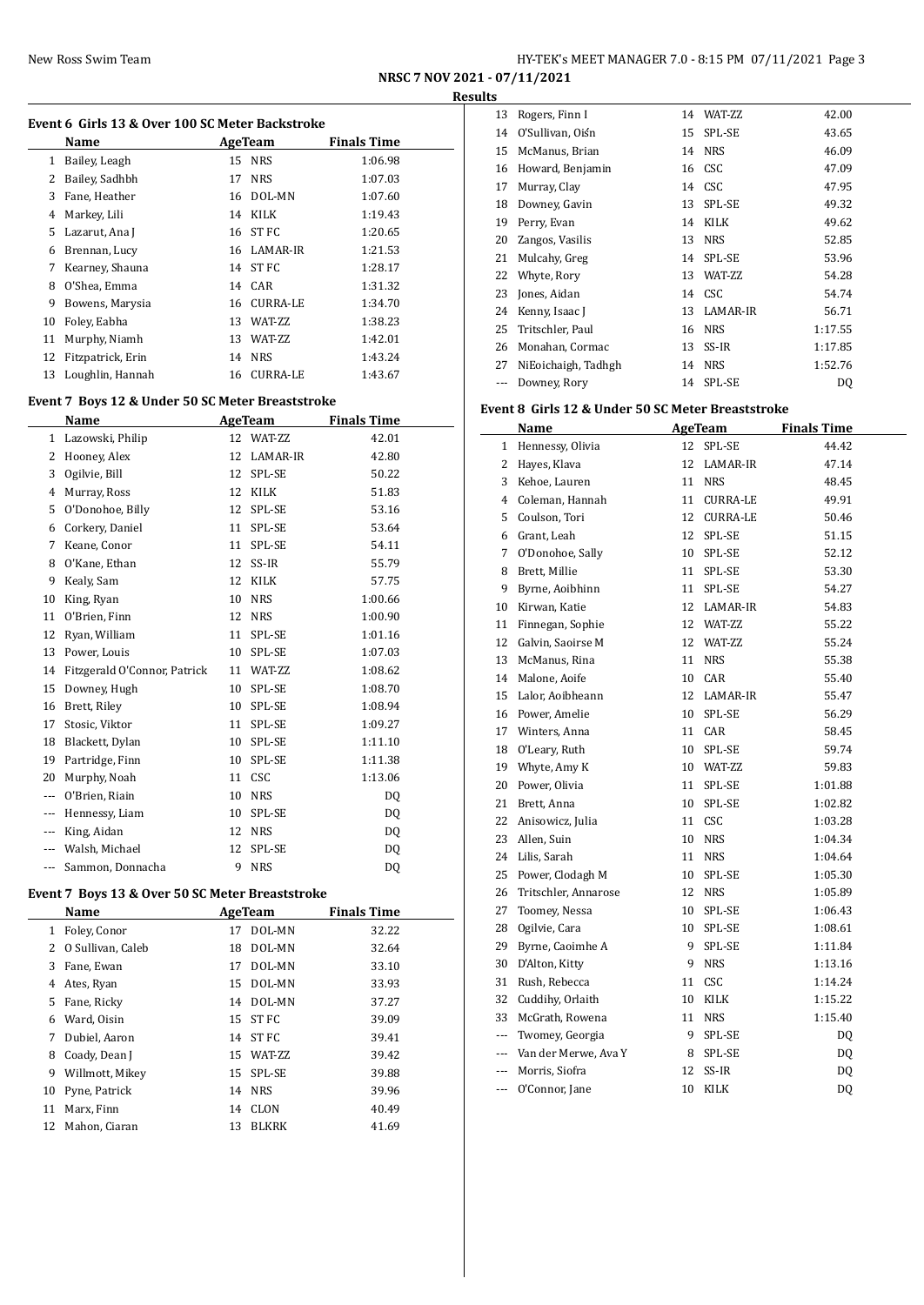| New Ross Swim Team |  | HY-TEK's MEET MANAGER 7.0 - 8:15 PM 07/11/2021 Page 4 |
|--------------------|--|-------------------------------------------------------|
|--------------------|--|-------------------------------------------------------|

**NRSC 7 NOV 2021 - 07/11/2021 Results**

|              | Event 8 Girls 13 & Over 50 SC Meter Breaststroke |                |                    |                    |  |
|--------------|--------------------------------------------------|----------------|--------------------|--------------------|--|
|              | Name                                             |                | AgeTeam            | <b>Finals Time</b> |  |
| $\mathbf{1}$ | Allen, Min                                       | 18             | <b>NRS</b>         | 36.55              |  |
| 2            | Markey, Lili                                     | 14             | KILK               | 39.89              |  |
| 3            | Csarodai-Nagy, Laura                             | 14             | <b>NRS</b>         | 40.32              |  |
| 4            | Brennan, Lucy                                    | 16             | LAMAR-IR           | 41.16              |  |
| 5            | Marx, Holly                                      | 15             | <b>CLON</b>        | 41.25              |  |
| 6            | Willmott, Kesia                                  | 17             | SPL-SE             | 41.46              |  |
| 7            | Kelly, Ruth                                      | 16             | <b>NRS</b>         | 42.33              |  |
| 8            | Colfer, Nicole                                   | 13             | <b>NRS</b>         | 43.63              |  |
| 9            | Rogers, Vera A                                   |                | 18 WAT-ZZ          | 43.80              |  |
| 10           | Kolomiyets, Alexandra                            | 13             | KILK               | 44.43              |  |
| 11           | Ennis, Ella                                      | 14             | SS-IR              | 44.85              |  |
| 12           | Bedrani, Louisa                                  | 16             | KILK               | 46.00              |  |
| 13           | Drago, Saoirse                                   | 13             | <b>KILK</b>        | 49.07              |  |
| 14           | Toomey, Cara                                     | 13             | SPL-SE             | 49.29              |  |
| 15           | Kavanagh, Brid U                                 | 13             | WAT-ZZ             | 49.46              |  |
| 16           | Foley, Eabha                                     | 13             | WAT-ZZ             | 51.96              |  |
| 17           | Kehoe, Sinead                                    | 13             | SS-IR              | 55.00              |  |
| 18           | O'Sullivan, Nia                                  | 13             | SPL-SE             | 56.59              |  |
| 19           | Fitzpatrick, Erin                                | 14             | <b>NRS</b>         | 57.11              |  |
| 20           | Boyd, Katie                                      | 13             | KILK               | 1:00.88            |  |
| 21           | Crean, Abigail                                   | 13             | <b>NRS</b>         | 1:11.93            |  |
| 22           | Keevey, Oonagh                                   | 14             | <b>NRS</b>         | 1:28.12            |  |
| ---          | Murphy, Emma M                                   | 16             | SS-IR              | DQ                 |  |
|              | Event 9 Boys 12 & Under 100 SC Meter Freestyle   |                |                    |                    |  |
|              | Name                                             |                | AgeTeam            | <b>Finals Time</b> |  |
| $\mathbf{1}$ | Hooney, Alex                                     | 12             | LAMAR-IR           | 1:19.77            |  |
| 2            | Ogilvie, Bill                                    | 12             | SPL-SE             | 1:27.56            |  |
| 3            | O'Donohoe, Billy                                 | 12             | SPL-SE             | 1:28.32            |  |
| 4            | Corkery, Daniel                                  | 11             | SPL-SE             | 1:31.22            |  |
| 5            | Smolinski, Olivier                               | 12             | SS-IR              | 1:31.83            |  |
| 6            | Mc Aviney, Sam                                   | 12             | KILK               | 1:34.27            |  |
| 7            | Brett, Riley                                     | 10             | SPL-SE             | 1:36.94            |  |
| 8            | Keane, Conor                                     | 11             | SPL-SE             | 1:37.65            |  |
| 9            | Burke, Cailum                                    | 12             | KILK               | 1:37.89            |  |
|              | $\mathbf{r}$                                     | $\overline{a}$ | $\sim$<br>$\theta$ |                    |  |

| 1            | Hooney, Alex                                  | 12     | LAMAR-IR    | 1:19.77            |
|--------------|-----------------------------------------------|--------|-------------|--------------------|
| 2            | Ogilvie, Bill                                 | 12     | SPL-SE      | 1:27.56            |
| 3            | O'Donohoe, Billy                              | 12     | SPL-SE      | 1:28.32            |
| 4            | Corkery, Daniel                               | 11     | SPL-SE      | 1:31.22            |
| 5            | Smolinski, Olivier                            | 12     | SS-IR       | 1:31.83            |
| 6            | Mc Aviney, Sam                                | 12     | KILK        | 1:34.27            |
| 7            | Brett, Riley                                  | 10     | SPL-SE      | 1:36.94            |
| 8            | Keane, Conor                                  | 11     | SPL-SE      | 1:37.65            |
| 9            | Burke, Cailum                                 | 12     | <b>KILK</b> | 1:37.89            |
| 10           | Ryan, William                                 | 11     | SPL-SE      | 1:38.29            |
| 11           | Kealy, Sam                                    | 12     | KILK        | 1:40.44            |
| 12           | King, Aidan                                   | 12     | <b>NRS</b>  | 1:40.79            |
| 13           | Spence, Finn                                  | 12     | <b>KILK</b> | 1:44.61            |
| 14           | Hennessy, Liam                                | 10     | SPL-SE      | 1:47.07            |
| 15           | King, Ryan                                    | 10     | <b>NRS</b>  | 1:51.70            |
| 16           | Stosic, Viktor                                | 11     | SPL-SE      | 1:55.86            |
| 17           | Power, Louis                                  | 10     | SPL-SE      | 1:57.42            |
| 18           | Downey, Hugh                                  | 10     | SPL-SE      | 1:57.73            |
| 19           | Blackett, Dylan                               | 10     | SPL-SE      | 1:58.77            |
| 20           | Partridge, Finn                               | 10     | SPL-SE      | 2:02.95            |
| 21           | Walsh, Michael                                | 12     | SPL-SE      | 2:16.14            |
| 22           | Sammon, Donnacha                              | 9      | <b>NRS</b>  | 2:21.35            |
|              | Event 9 Boys 13 & Over 100 SC Meter Freestyle |        |             |                    |
|              | Name                                          |        | AgeTeam     | <b>Finals Time</b> |
| $\mathbf{1}$ | Bailey, Evan                                  |        | 16 NRS      | 50.96              |
|              |                                               | $\sim$ |             | -- - -             |

| 55.01 |  |
|-------|--|
| 55.86 |  |
| 57.71 |  |
| 57.95 |  |
|       |  |

| 6           | Barrett, Alex     | 14              | BLKRK           | 59.44   |
|-------------|-------------------|-----------------|-----------------|---------|
| $7^{\circ}$ | Gilli, Roan       | 15              | DOL-MN          | 1:01.45 |
| 8           | Cuddihy, Paddy    | 13              | KILK            | 1:02.37 |
| 9           | Farrell, Sam      | 16              | LAMAR-IR        | 1:02.77 |
| 10          | Fane, Ricky       | 14              | DOL-MN          | 1:03.40 |
| 11          | Kearney, Cillian  |                 | 14 CURRA-LE     | 1:04.40 |
| 12          | Marry, Oisin      | 15              | KILK            | 1:04.86 |
| 13          | McAteer, Conor    | 14              | <b>CURRA-LE</b> | 1:04.90 |
| 14          | Montague, Harvey  |                 | 14 SS-IR        | 1:07.00 |
| 15          | Yalnazov, Daran   | 14              | KILK            | 1:07.98 |
| 16          | Brophy, Eli       | 15              | LAMAR-IR        | 1:08.04 |
| 17          | Picard, Leo       | 15              | LAMAR-IR        | 1:08.90 |
| 18          | O'Sullivan, Oiśn  | 15              | SPL-SE          | 1:09.21 |
| 19          | Marx, Finn        |                 | 14 CLON         | 1:09.28 |
| 20          | Doyle, Jack       |                 | 15 ST FC        | 1:10.05 |
| 21          | Malone, Sean      |                 | 14 CAR          | 1:10.07 |
| 22          | Walsh, Ronan      | 15              | SPL-SE          | 1:10.23 |
| 23          | Pyne, Patrick     | 14              | <b>NRS</b>      | 1:11.49 |
| 24          | Fraser, Ross      |                 | 14 ST FC        | 1:12.67 |
| 25          | Long, Matthew     |                 | 14 WAT-ZZ       | 1:12.81 |
| 26          | O'Connell, Darren | 13              | BLKRK           | 1:13.07 |
| 27          | Mahon, Ciaran     | 13              | <b>BLKRK</b>    | 1:13.35 |
| 28          | Kehoe, Jack       | 14              | ST FC           | 1:13.63 |
| 29          | Melvin, Eoin      |                 | 15 CURRA-LE     | 1:14.92 |
| 30          | McManus, Brian    | 14              | <b>NRS</b>      | 1:18.36 |
| 31          | O'Kane, Caleb     | 13              | SS-IR           | 1:18.48 |
| 32          | Howard, Benjamin  |                 | 16 CSC          | 1:19.42 |
| 33          | Walsh, Paddy      | 13              | SPL-SE          | 1:19.63 |
| 34          | Murray, Clay      |                 | 14 CSC          | 1:20.42 |
| 35          | Downey, Gavin     |                 | 13 SPL-SE       | 1:20.91 |
| 36          | Burke, Dylan      | 13              | KILK            | 1:21.34 |
| 37          | Perry, Evan       | 14              | KILK            | 1:24.83 |
| 38          | Whyte, Rory       |                 | 13 WAT-ZZ       | 1:25.14 |
| 39          | Bowens, Richard   |                 | 14 CURRA-LE     | 1:26.78 |
| 40          | English, Robert   |                 | 19 KILK         | 1:28.70 |
| 41          | Mulcahy, Greg     | 14              | SPL-SE          | 1:29.57 |
| 42          | Zangos, Vasilis   |                 | 13 NRS          | 1:30.87 |
| 43          | Jones, Aidan      | 14              | CSC             | 1:34.76 |
| 44          | Downey, Rory      | 14              | SPL-SE          | 1:38.07 |
| 45          | Kenny, Isaac J    |                 | 13 LAMAR-IR     | 1:41.45 |
| 46          | Monahan, Cormac   |                 | 13 SS-IR        | 1:43.53 |
| 47          | Tritschler, Paul  |                 | 16 NRS          | 2:28.26 |
| ---         | Tyler, Jack       | 15 <sup>7</sup> | CAR             | DQ      |
| ---         | O'Brien, Patrick  | 18              | CAR             | DQ      |

## **Event 10 Girls 12 & Under 100 SC Meter Freestyle**

|              | Name               |    | AgeTeam         | <b>Finals Time</b> |  |  |
|--------------|--------------------|----|-----------------|--------------------|--|--|
|              | 1 Cunningham, Abby |    | 12 KILK         | 1:07.22            |  |  |
| $\mathbf{Z}$ | Coady, Hannah      | 12 | ST FC           | 1:11.76            |  |  |
| 3            | Hennessy, Olivia   | 12 | SPL-SE          | 1:15.34            |  |  |
| 4            | Hayes, Klava       |    | 12 LAMAR-IR     | 1:17.11            |  |  |
| 5.           | Kehoe, Lauren      | 11 | <b>NRS</b>      | 1:18.69            |  |  |
| 6            | Hickey, Emma       | 12 | NRS             | 1:18.75            |  |  |
|              | Brett, Aurora      | 12 | SPL-SE          | 1:20.01            |  |  |
| 8            | Malone, Aoife      | 10 | CAR             | 1:24.81            |  |  |
| 9            | Minihan, Lucy      | 12 | <b>NRS</b>      | 1:25.68            |  |  |
| 10           | Coulson, Tori      | 12 | <b>CURRA-LE</b> | 1:25.82            |  |  |
| 11           | Maguire, Ruby Mae  | 12 | <b>BLKRK</b>    | 1:26.37            |  |  |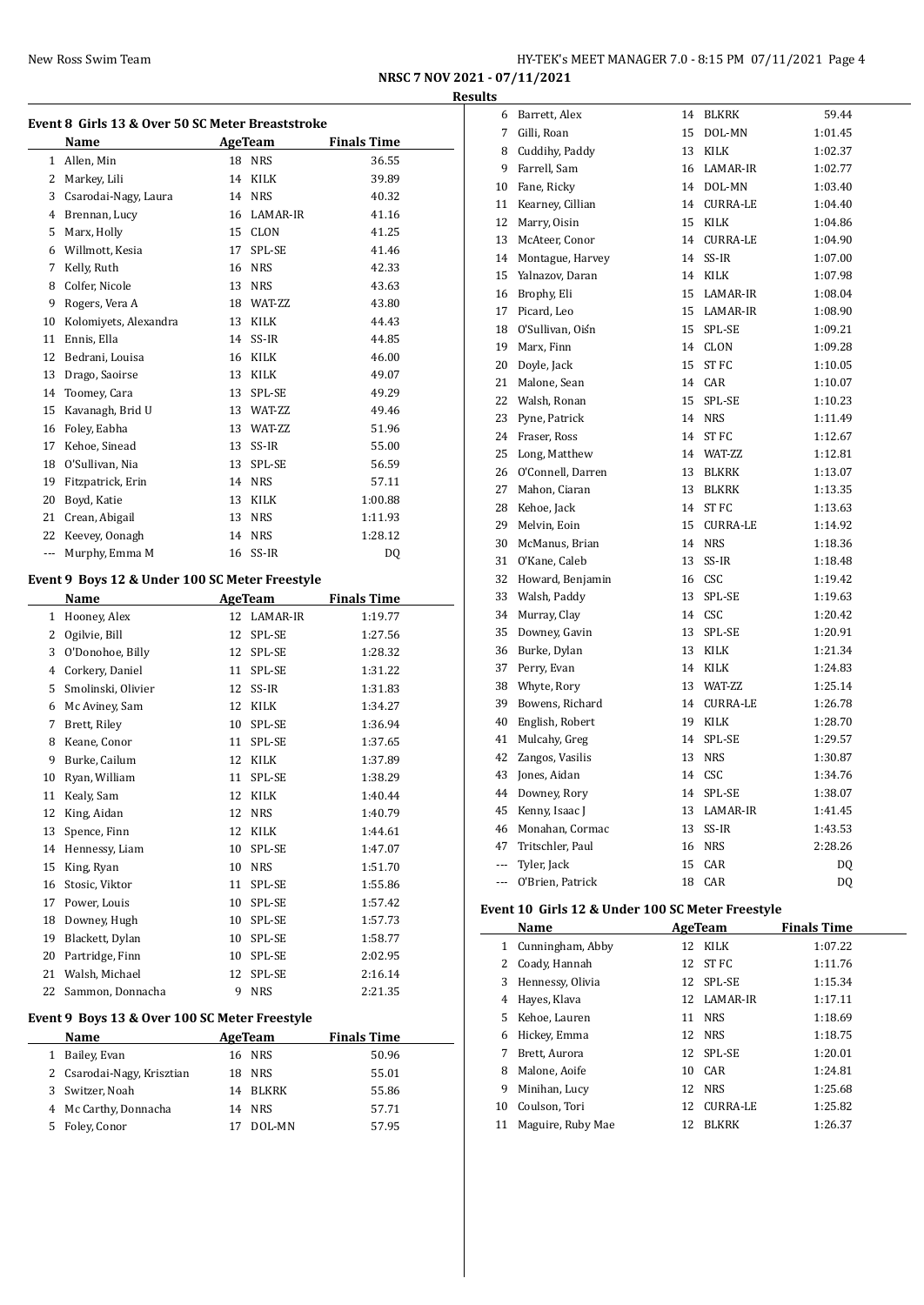**NRSC 7 NOV 2021 - 07/11/2021 Results**

# **(Event 10 Girls 12 & Under 100 SC Meter Freestyle)**

| EVENT TO GITIS 12 & UNGER TOO SC METER PRESTYPE |                      |    |                 |                    |  |  |
|-------------------------------------------------|----------------------|----|-----------------|--------------------|--|--|
|                                                 | Name                 |    | <b>AgeTeam</b>  | <b>Finals Time</b> |  |  |
| 12                                              | Coleman, Hannah      | 11 | <b>CURRA-LE</b> | 1:29.62            |  |  |
| 13                                              | Grant, Leah          | 12 | SPL-SE          | 1:29.65            |  |  |
| 14                                              | Morris, Siofra       | 12 | SS-IR           | 1:30.10            |  |  |
| 15                                              | Kavanagh, Chloe      | 11 | LAMAR-IR        | 1:30.99            |  |  |
| 16                                              | Kenna, Laura         | 12 | <b>KILK</b>     | 1:32.54            |  |  |
| 17                                              | Partridge, Rachael   | 11 | SPL-SE          | 1:33.20            |  |  |
| 18                                              | Lalor, Aoibheann     | 12 | LAMAR-IR        | 1:33.43            |  |  |
| 19                                              | Mc Donald, Julie     | 11 | SPL-SE          | 1:33.50            |  |  |
| 20                                              | Byrne, Aoibhinn      | 11 | SPL-SE          | 1:34.06            |  |  |
| 21                                              | Tighe, Chloe         | 11 | <b>CURRA-LE</b> | 1:34.84            |  |  |
| 22                                              | Fraser, Roise        | 10 | SS-IR           | 1:35.91            |  |  |
| 23                                              | O'Flaherty, Faye     | 11 | WAT-ZZ          | 1:36.09            |  |  |
| 24                                              | Dooly, Ella          | 11 | SPL-SE          | 1:39.98            |  |  |
| 25                                              | Thompson, Chloe      | 11 | <b>KILK</b>     | 1:40.17            |  |  |
| 26                                              | Brett, Millie        | 11 | SPL-SE          | 1:45.97            |  |  |
| 27                                              | Winters, Anna        | 11 | CAR             | 1:46.72            |  |  |
| 28                                              | Power, Olivia        | 11 | SPL-SE          | 1:47.96            |  |  |
| 29                                              | Brett, Anna          | 10 | SPL-SE          | 1:51.78            |  |  |
| 30                                              | Power, Amelie        | 10 | SPL-SE          | 1:52.06            |  |  |
| 31                                              | O'Leary, Ruth        | 10 | SPL-SE          | 1:53.35            |  |  |
| 32                                              | O'Donohoe, Sally     | 10 | SPL-SE          | 1:54.66            |  |  |
| 33                                              | Van der Merwe, Ava Y | 8  | SPL-SE          | 1:55.84            |  |  |
| 34                                              | Toomey, Nessa        | 10 | SPL-SE          | 1:55.91            |  |  |
| 35                                              | Twomey, Georgia      | 9  | SPL-SE          | 1:59.82            |  |  |
| 36                                              | Byrne, Caoimhe A     | 9  | SPL-SE          | 2:01.40            |  |  |
| 37                                              | Ogilvie, Cara        | 10 | SPL-SE          | 2:04.25            |  |  |
| 38                                              | Rush, Rebecca        | 11 | <b>CSC</b>      | 2:04.86            |  |  |
| 39                                              | Lilis, Sarah         | 11 | <b>NRS</b>      | 2:07.27            |  |  |
| 40                                              | McGrath, Rowena      | 11 | <b>NRS</b>      | 2:08.90            |  |  |
| 41                                              | Power, Clodagh M     | 10 | SPL-SE          | 2:10.06            |  |  |

## **Event 10 Girls 13 & Over 100 SC Meter Freestyle**

|    | Name                     |    | <b>AgeTeam</b>  | <b>Finals Time</b> |
|----|--------------------------|----|-----------------|--------------------|
| 1  | Carroll, Anna            | 17 | DOL-MN          | 1:01.05            |
| 2  | Bailey, Leagh            | 15 | <b>NRS</b>      | 1:01.60            |
| 3  | Bailey, Sadhbh           | 17 | <b>NRS</b>      | 1:01.76            |
| 4  | Bayley, Eva              | 14 | <b>NRS</b>      | 1:02.45            |
| 5  | Lowak Valverde, Bianca M | 16 | WAT-ZZ          | 1:03.20            |
| 6  | Kelly, Ruth              | 16 | <b>NRS</b>      | 1:04.71            |
| 7  | Marx, Holly              | 15 | <b>CLON</b>     | 1:05.04            |
| 8  | O'Connor, Katie          | 13 | LAMAR-IR        | 1:07.67            |
| 9  | Kenny, Roisin            | 17 | <b>NRS</b>      | 1:08.80            |
| 10 | Bowe, Shauna             | 16 | <b>NRS</b>      | 1:09.74            |
| 11 | Hennessy Murphy, Molly   | 13 | <b>NRS</b>      | 1:10.24            |
| 12 | Murphy, Emma M           | 16 | SS-IR           | 1:10.68            |
| 13 | Kennedy, Aoife           | 17 | WAT-ZZ          | 1:10.94            |
| 14 | Moore, Caoimhe           | 17 | LAMAR-IR        | 1:11.47            |
| 15 | Lazarut, Ana J           | 16 | <b>ST FC</b>    | 1:11.77            |
| 16 | Blackett, Sarah          | 15 | SPL-SE          | 1:12.08            |
| 17 | Kaminska Tiernan, Lena   | 14 | LAMAR-IR        | 1:12.45            |
| 18 | Ferriss, Shonagh         | 14 | <b>BLKRK</b>    | 1:12.93            |
| 19 | Kong, Natalie H          | 13 | WAT-ZZ          | 1:14.15            |
| 20 | Colfer, Nicole           | 13 | <b>NRS</b>      | 1:14.48            |
| 21 | Kearney, Shauna          | 14 | <b>STFC</b>     | 1:17.11            |
| 22 | Bowens, Marysia          | 16 | <b>CURRA-LE</b> | 1:19.45            |
| 23 | Drago, Saoirse           | 13 | <b>KILK</b>     | 1:19.58            |

| 24 | Kavanagh, Meabh C     | 17 | <b>WAT-7.7.</b> | 1:19.75 |
|----|-----------------------|----|-----------------|---------|
| 25 | Loughlin, Hannah      | 16 | <b>CURRA-LE</b> | 1:20.75 |
| 26 | O'Flaherty, Edie      | 13 | <b>WAT-7.7.</b> | 1:22.08 |
| 27 | Ennis, Ella           |    | 14 SS-IR        | 1:23.24 |
| 28 | O'Shea, Emma          |    | 14 CAR          | 1:24.35 |
| 29 | Power, Ella           | 13 | SPL-SE          | 1:24.91 |
| 30 | Toomey, Cara          | 13 | SPL-SE          | 1:26.03 |
| 31 | Mc Donald, Aoibhe     | 13 | <b>CURRA-LE</b> | 1:26.79 |
| 32 | Foley, Eabha          | 13 | <b>WAT-7.7.</b> | 1:30.64 |
| 33 | O'Sullivan, Nia       | 13 | <b>SPL-SE</b>   | 1:31.50 |
| 34 | Fitzpatrick, Erin     | 14 | <b>NRS</b>      | 1:33.29 |
| 35 | Bermingham, Orla      | 15 | <b>CURRA-LE</b> | 1:33.54 |
| 36 | O'Connell, Lucy       | 14 | KILK            | 1:37.00 |
|    | Kolomiyets, Alexandra | 13 | KILK            | DQ      |

## **Event 11 Boys 12 & Under 50 SC Meter Backstroke**

| Name               | AgeTeam |             | <b>Finals Time</b> |
|--------------------|---------|-------------|--------------------|
| Smolinski, Olivier |         | SS-IR       | 46.46              |
| O'Donohoe, Billy   | 12      | SPL-SE      | 47.97              |
| Ogilvie, Bill      | 12      | SPL-SE      | 49.18              |
| Murray, Ross       | 12      | <b>KILK</b> | 49.79              |
| Ryan, William      | 11      | SPL-SE      | 50.79              |
| O'Kane, Ethan      | 12      | SS-IR       | 53.47              |
| Keane, Conor       | 11      | SPL-SE      | 54.21              |
| King, Aidan        | 12      | <b>NRS</b>  | 54.91              |
| Das, Rajiv         | 11      | WAT-ZZ      | 54.93              |
| Hennessy, Liam     | 10      | SPL-SE      | 56.07              |
| King, Ryan         | 10      | <b>NRS</b>  | 57.83              |
| Downey, Hugh       | 10      | SPL-SE      | 58.98              |
| Partridge, Finn    | 10      | SPL-SE      | 59.17              |
| Brett, Riley       | 10      | SPL-SE      | 1:00.73            |
| Sammon, Donnacha   | 9       | <b>NRS</b>  | 1:01.90            |
| Murphy, Noah       | 11      | <b>CSC</b>  | 1:03.40            |
| Power, Louis       | 10      | SPL-SE      | 1:03.70            |
| Stosic, Viktor     | 11      | SPL-SE      | 1:04.30            |
| Walsh, Michael     | 12      | SPL-SE      | 1:13.24            |
| Blackett, Dylan    | 10      | SPL-SE      | 1:16.18            |
| O'Brien, Finn      | 12      | <b>NRS</b>  | D <sub>0</sub>     |
| O'Brien, Riain     | 10      | <b>NRS</b>  | DQ                 |
|                    |         |             | 12                 |

# **Event 11 Boys 13 & Over 50 SC Meter Backstroke**

|    | Name                |    | AgeTeam         | <b>Finals Time</b> |
|----|---------------------|----|-----------------|--------------------|
| 1  | Mc Sweeney, Richard | 17 | DOL-MN          | 28.89              |
| 2  | Switzer, Noah       | 14 | <b>BLKRK</b>    | 29.55              |
| 3  | Whelan, Jake        | 16 | KILK            | 31.43              |
| 4  | Fane, Ricky         | 14 | DOL-MN          | 32.75              |
| 5  | Das, Rohit          | 16 | WAT-ZZ          | 33.31              |
| 6  | Mahon, Gearoid      | 15 | <b>BLKRK</b>    | 34.62              |
| 7  | Tyler, Jack         | 15 | CAR             | 35.85              |
| 8  | Picard, Leo         | 15 | LAMAR-IR        | 39.17              |
| 9  | Whyte, Rory         | 13 | WAT-ZZ          | 44.28              |
| 10 | Mulcahy, Greg       | 14 | SPL-SE          | 48.39              |
| 11 | Bowens, Richard     | 14 | <b>CURRA-LE</b> | 48.66              |
| 12 | Jones, Aidan        | 14 | <b>CSC</b>      | 51.16              |
| 13 | Kenny, Isaac J      | 13 | LAMAR-IR        | 52.62              |
| 14 | Downey, Gavin       | 13 | SPL-SE          | 52.68              |
| 15 | Tritschler, Paul    | 16 | <b>NRS</b>      | 1:19.62            |
| 16 | NiEoichaigh, Tadhgh | 14 | <b>NRS</b>      | 1:43.85            |
|    |                     |    |                 |                    |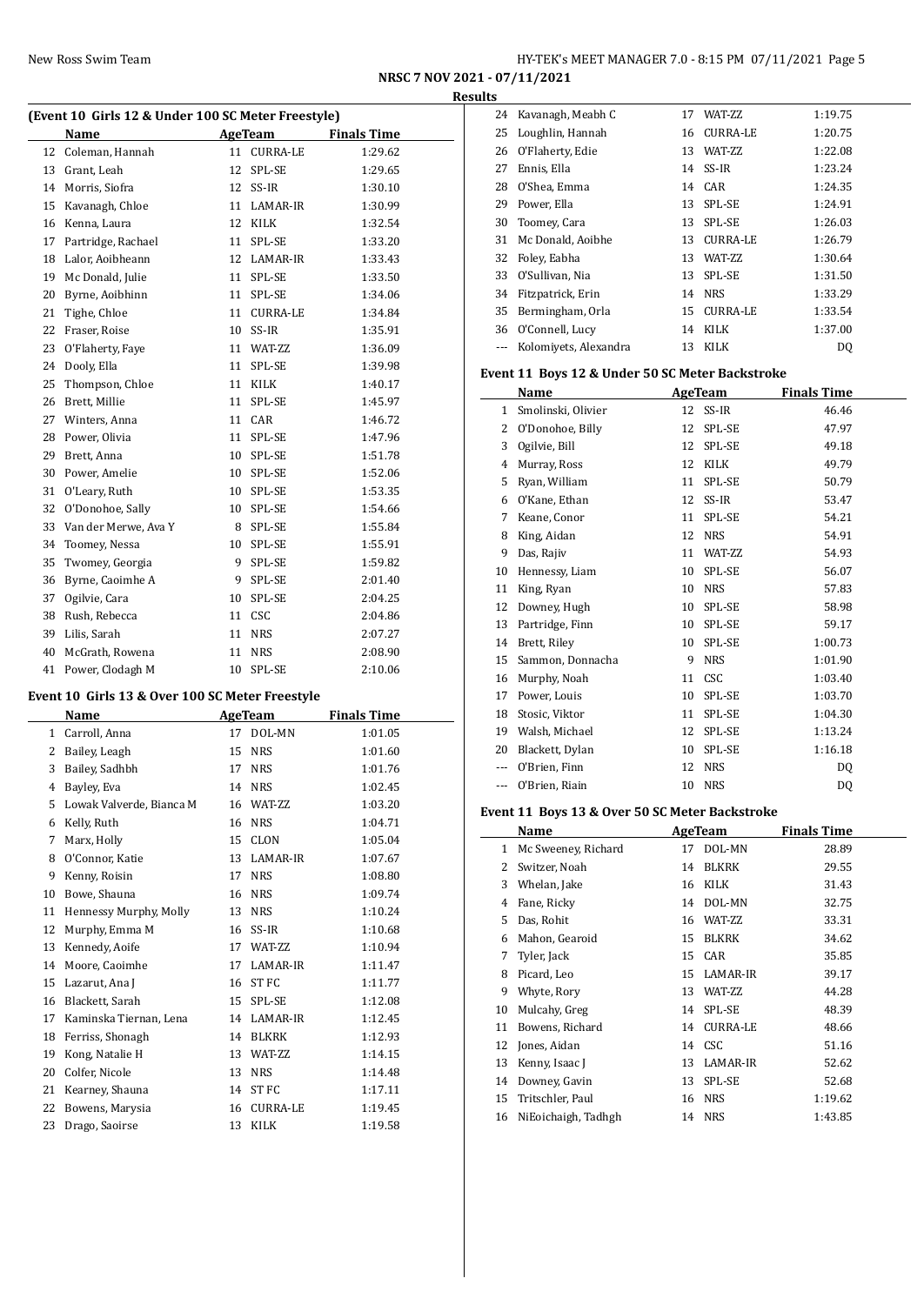| New Ross Swim Team | HY-TEK's MEET MANAGER 7.0 - 8:15 PM 07/11/2021 Page 6<br>$\mathbf{1}$ and $\mathbf{1}$ and $\mathbf{1}$ and $\mathbf{1}$ and $\mathbf{1}$ and $\mathbf{1}$ and $\mathbf{1}$ and $\mathbf{1}$ and $\mathbf{1}$ and $\mathbf{1}$ and $\mathbf{1}$ and $\mathbf{1}$ and $\mathbf{1}$ and $\mathbf{1}$ and $\mathbf{1}$ and $\mathbf{1}$ and $\mathbf{1}$ and |
|--------------------|-----------------------------------------------------------------------------------------------------------------------------------------------------------------------------------------------------------------------------------------------------------------------------------------------------------------------------------------------------------|
|--------------------|-----------------------------------------------------------------------------------------------------------------------------------------------------------------------------------------------------------------------------------------------------------------------------------------------------------------------------------------------------------|

**NRSC 7 NOV 2021 - 07/11/2021**

|                | (Event 11 Boys 13 & Over 50 SC Meter Backstroke)<br>Name |          | AgeTeam        | <b>Finals Time</b> |
|----------------|----------------------------------------------------------|----------|----------------|--------------------|
|                | Monahan, Cormac                                          | 13       | SS-IR          | DQ                 |
|                |                                                          |          |                |                    |
|                | Event 12 Girls 12 & Under 50 SC Meter Backstroke<br>Name |          | AgeTeam        | <b>Finals Time</b> |
|                | 1 Cunningham, Abby                                       | 12       | KILK           | 39.99              |
|                | 2 Coulson, Tori                                          |          | 12 CURRA-LE    | 42.99              |
|                | 3 Partridge, Rachael                                     | 11       | SPL-SE         | 46.05              |
|                | 4 Grant, Leah                                            | 12       | SPL-SE         | 46.88              |
|                | 5 Malone, Aoife                                          | 10       | CAR            | 47.54              |
|                | 6 Mc Donald, Julie                                       | 11       | SPL-SE         | 48.23              |
|                | 7 Byrne, Aoibhinn                                        | 11       | SPL-SE         | 49.40              |
|                | 8 Galvin, Saoirse M                                      | 12       | WAT-ZZ         | 51.12              |
|                | 9 Kirwan, Katie                                          | 12       | LAMAR-IR       | 51.46              |
|                | 10 Kavanagh, Chloe                                       |          | 11 LAMAR-IR    | 51.60              |
|                | 11 Morris, Siofra                                        |          | 12 SS-IR       | 52.69              |
|                | 12 Whyte, Amy K                                          |          | 10 WAT-ZZ      | 52.81              |
|                | 13 Fraser, Roise                                         | 10       | SS-IR          | 53.17              |
|                | 14 Jewison, Sarah                                        | 12       | SS-IR          | 54.00              |
|                | 15 Brett, Millie                                         | 11       | SPL-SE         | 55.10              |
|                | 16 Brett, Anna                                           | 10       | SPL-SE         | 55.40              |
|                | 17 Power, Olivia                                         | 11       | SPL-SE         | 55.98              |
|                | 18 O'Leary, Ruth                                         | 10       | SPL-SE         | 56.17              |
|                | 19 O'Connor, Jane                                        | 10       | <b>KILK</b>    | 56.27              |
|                | 20 O'Donohoe, Sally                                      | 10       | SPL-SE         | 59.96              |
|                | 21 Power, Amelie                                         | 10       | SPL-SE         | 1:00.01            |
|                | 22 Ogilvie, Cara                                         | 10       | SPL-SE         | 1:00.85            |
|                | 23 Anisowicz, Julia                                      | 11       | CSC            | 1:01.38            |
|                | 24 Tritschler. Annarose                                  | 12       | NRS            | 1:03.85            |
|                | 25 Van der Merwe, Ava Y                                  | 8        | SPL-SE         | 1:04.39            |
|                | 26 Byrne, Caoimhe A                                      | 9        | SPL-SE         | 1:07.24            |
|                | 27 Lilis, Sarah                                          | 11       | <b>NRS</b>     | 1:08.22            |
|                | 28 Twomey, Georgia                                       | 9        | SPL-SE         | 1:09.32            |
|                | 29 Toomey, Nessa                                         | 10       | SPL-SE         | 1:09.62            |
| 30             | McGrath, Rowena                                          | 11       | <b>NRS</b>     | 1:11.53            |
|                | 31 Cuddihy, Orlaith                                      | 10       | <b>KILK</b>    | 1:12.75            |
|                | 32 D'Alton, Kitty                                        | 9        | <b>NRS</b>     | 1:15.78            |
|                | --- Power, Clodagh M                                     | 10       | SPL-SE         | DQ                 |
|                | --- McManus, Rina                                        | 11       | <b>NRS</b>     | DQ                 |
|                |                                                          |          |                |                    |
|                | Event 12 Girls 13 & Over 50 SC Meter Backstroke<br>Name  |          | <b>AgeTeam</b> | <b>Finals Time</b> |
| $\mathbf{1}$   | Kelly, Ruth                                              |          | <b>NRS</b>     | 35.15              |
| $\overline{c}$ |                                                          | 16<br>16 | <b>STFC</b>    | 36.36              |
|                | Lazarut, Ana J                                           |          |                |                    |

| 1  | Kelly, Ruth            | 16 | <b>NRS</b>      | 35.15 |
|----|------------------------|----|-----------------|-------|
| 2  | Lazarut, Ana J         | 16 | ST FC           | 36.36 |
| 3  | Hennessy Murphy, Molly | 13 | <b>NRS</b>      | 36.89 |
| 4  | Colley, Orla           | 14 | LAMAR-IR        | 37.42 |
| 5  | Moore, Evelyn          | 15 | SPL-SE          | 37.44 |
| 6  | Willmott, Kesia        | 17 | SPL-SE          | 37.59 |
| 7  | Bowe, Shauna           | 16 | <b>NRS</b>      | 37.80 |
| 8  | Ferriss, Shonagh       | 14 | <b>BLKRK</b>    | 40.01 |
| 9  | Kehoe, Sinead          | 13 | SS-IR           | 40.74 |
| 10 | Foley, Eabha           | 13 | WAT-ZZ          | 45.14 |
| 11 | Toomey, Cara           | 13 | SPL-SE          | 45.27 |
| 12 | Mc Donald, Aoibhe      | 13 | <b>CURRA-LE</b> | 47.69 |
| 13 | Bermingham, Orla       | 15 | <b>CURRA-LE</b> | 48.62 |
| 14 | Fitzpatrick, Erin      | 14 | <b>NRS</b>      | 50.02 |
| 15 | O'Sullivan, Nia        | 13 | SPL-SE          | 54.81 |

|    | 16 Crean, Abigail                                |    | 13 NRS      | 1:13.23            |
|----|--------------------------------------------------|----|-------------|--------------------|
|    | Event 13 Boys 13 & Over 200 SC Meter Freestyle   |    |             |                    |
|    | Name                                             |    | AgeTeam     | <b>Finals Time</b> |
|    | 1 Csarodai-Nagy, Krisztian                       |    | 18 NRS      | 2:01.78            |
|    | 2 Foley, Cian                                    |    | 22 NRS      | 2:02.25            |
|    | 3 Barrett, Alex                                  |    | 14 BLKRK    | 2:06.55            |
|    | 4 Merrigan, Ben                                  |    | 15 DOL-MN   | 2:06.60            |
|    | 5 Bourke-Carey, Samuel                           |    | 16 ST FC    | 2:13.18            |
|    | 6 Cuddihy, Paddy                                 |    | 13 KILK     | 2:16.75            |
|    | 7 Farrell, Sam                                   |    | 16 LAMAR-IR | 2:17.96            |
|    | 8 Power, Luca                                    |    | 14 SPL-SE   | 2:18.81            |
|    | 9 Flynn, Louis                                   |    | 16 BLKRK    | 2:19.38            |
|    | 10 Dempsey, Jack                                 |    | 15 SS-IR    | 2:26.50            |
|    | 11 Brophy, Eli                                   |    | 15 LAMAR-IR | 2:27.25            |
| 12 | Marx, Finn                                       |    | 14 CLON     | 2:31.34            |
|    | 13 Mahon, Gearoid                                |    | 15 BLKRK    | 2:31.85            |
|    | 14 McAteer, Conor                                |    | 14 CURRA-LE | 2:32.08            |
|    | 15 Malone, Sean                                  |    | 14 CAR      | 2:33.09            |
|    | 16 Walczak, Adrian                               |    | 14 ST FC    | 2:33.37            |
|    | 17 Fraser, Ross                                  |    | 14 ST FC    | 2:39.90            |
|    | 18 Corkery, II                                   | 13 | SPL-SE      | 2:40.54            |
|    | 19 Pyne, Patrick                                 |    | 14 NRS      | 2:41.05            |
|    | 20 Hanbury, Oisin                                |    | 14 ST FC    | 2:43.92            |
|    | 21 Melvin, Eoin                                  |    | 15 CURRA-LE | 2:44.57            |
|    | 22 Asple James, John                             |    | 14 SS-IR    | 3:00.34            |
|    | Event 14 Girls 12 & Under 200 SC Meter Freestyle |    |             |                    |
|    | Name                                             |    | AgeTeam     | <b>Finals Time</b> |
|    | 1 Coady, Hannah                                  |    | 12 ST FC    | 2:41.81            |
|    | 2 Kehoe, Lauren                                  |    | 11 NRS      | 2:55.16            |
|    | 3 Kavanagh, Chloe                                |    | 11 LAMAR-IR | 3:12.07            |
|    | 4 Walsh, Isabelle J                              |    | 12 CURRA-LE | 3:14.47            |

## **Event 14 Girls 13 & Over 200 SC Meter Freestyle**

|    | Name                   |    | AgeTeam     | <b>Finals Time</b> |  |
|----|------------------------|----|-------------|--------------------|--|
| 1  | Carroll, Anna          | 17 | DOL-MN      | 2:12.63            |  |
| 2  | Fane, Heather          | 16 | DOL-MN      | 2:16.30            |  |
| 3  | Mc Cormack, Cara       | 15 | DOL-MN      | 2:18.96            |  |
| 4  | Marx, Holly            | 15 | <b>CLON</b> | 2:23.88            |  |
| 5  | Bollard, Molly         | 15 | KILK        | 2:23.94            |  |
| 6  | Hennessy Murphy, Molly | 13 | <b>NRS</b>  | 2:30.13            |  |
| 7  | Kenny, Roisin          | 17 | <b>NRS</b>  | 2:30.74            |  |
| 8  | Culleton, Poppy        | 14 | <b>NRS</b>  | 2:33.97            |  |
| 9  | Brennan, Lucy          | 16 | LAMAR-IR    | 2:34.21            |  |
| 10 | Moore, Caoimhe         | 17 | LAMAR-IR    | 2:35.27            |  |
| 11 | Kaminska Tiernan, Lena | 14 | LAMAR-IR    | 2:35.65            |  |
| 12 | Colley, Orla           | 14 | LAMAR-IR    | 2:36.44            |  |
| 13 | Moore, Sadhbh          | 14 | LAMAR-IR    | 2:36.84            |  |
| 14 | Bartley, Eilis         | 14 | CAR         | 2:41.29            |  |
| 15 | Igoe, Sophie           | 13 | LAMAR-IR    | 2:44.41            |  |
| 16 | Malone, Emer           | 13 | ST FC       | 3:01.39            |  |
| 17 | Bourke, Gemma H        | 14 | SS-IR       | 3:02.66            |  |

# **Event 15 Boys 12 & Under 50 SC Meter Freestyle**

| Name                           | AgeTeam    | <b>Finals Time</b> |
|--------------------------------|------------|--------------------|
| 1 Lazowski, Philip             | 12 WAT-7.7 | 30.29              |
| 2 Smolinski, Olivier           | 12 SS-IR   | 41.40              |
| 3 Fitzgerald O'Connor, Patrick | 11 WAT-ZZ  | 41.73              |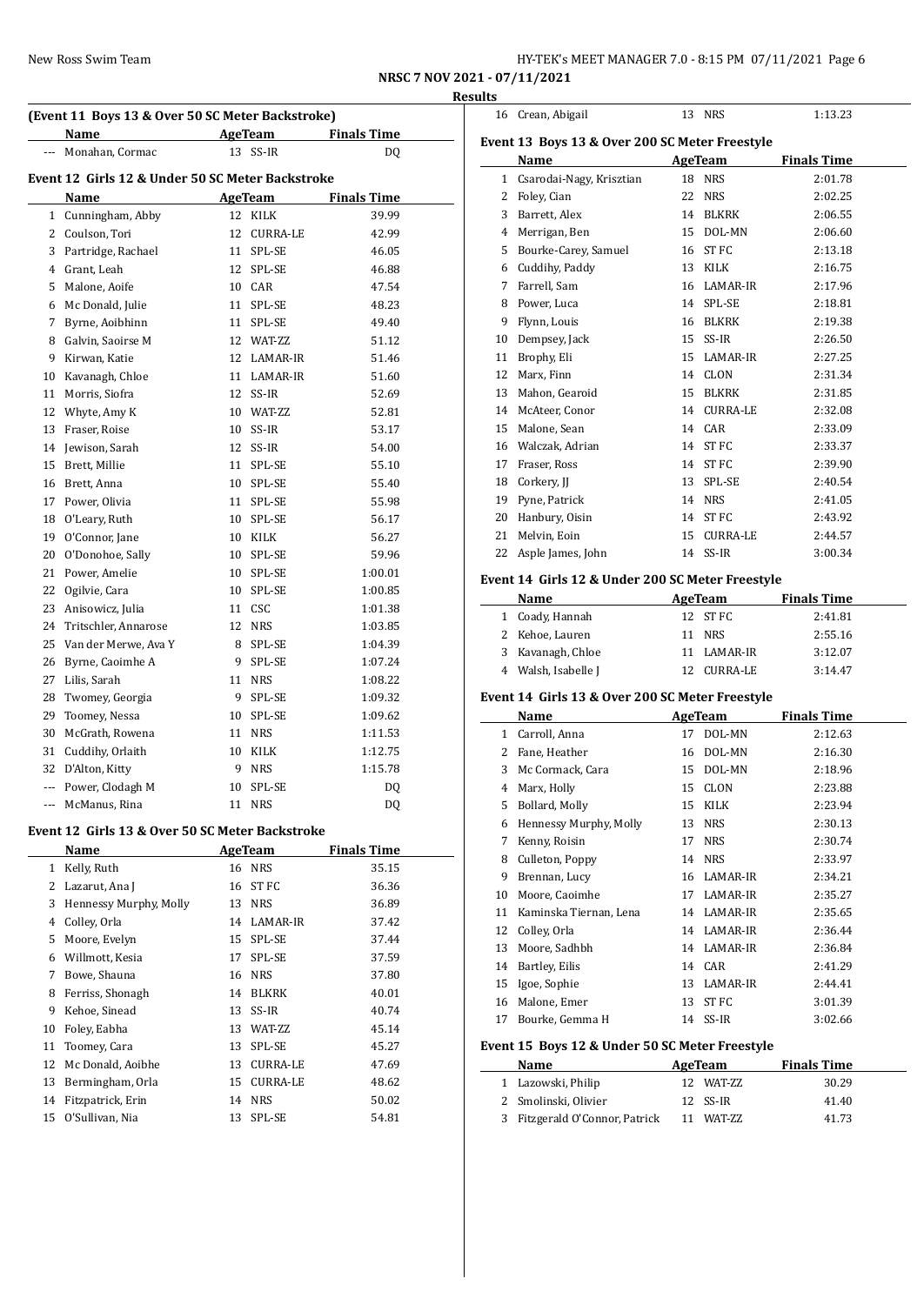# New Ross Swim Team HY-TEK's MEET MANAGER 7.0 - 8:15 PM 07/11/2021 Page 7

**NRSC 7 NOV 2021 - 07/11/2021 Results**

|                                               | (Event 15 Boys 12 & Under 50 SC Meter Freestyle) |    |              |                    |  |  |  |
|-----------------------------------------------|--------------------------------------------------|----|--------------|--------------------|--|--|--|
|                                               | Name                                             |    | AgeTeam      | <b>Finals Time</b> |  |  |  |
| 4                                             | Kealy, Sam                                       |    | 12 KILK      | 49.19              |  |  |  |
| 5                                             | Das, Rajiv                                       |    | 11 WAT-ZZ    | 49.67              |  |  |  |
|                                               | 6 O'Brien, Riain                                 |    | 10 NRS       | 1:03.43            |  |  |  |
| 7                                             | Sammon, Donnacha                                 | 9  | <b>NRS</b>   | 1:07.41            |  |  |  |
| ---                                           | O'Brien, Finn                                    |    | 12 NRS       | <b>DNF</b>         |  |  |  |
| Event 15 Boys 13 & Over 50 SC Meter Freestyle |                                                  |    |              |                    |  |  |  |
| Name<br><b>AgeTeam</b><br><b>Finals Time</b>  |                                                  |    |              |                    |  |  |  |
| $\mathbf{1}$                                  | O Sullivan, Caleb                                | 18 | DOL-MN       | 24.86              |  |  |  |
| 2                                             | Switzer, Noah                                    | 14 | <b>BLKRK</b> | 25.57              |  |  |  |
| 3                                             | Willmot, Kai                                     | 22 | SPL-SE       | 26.39              |  |  |  |
| 4                                             | Barrett, Alex                                    |    | 14 BLKRK     | 27.66              |  |  |  |
| 5                                             | Whelan, Jake                                     |    | 16 KILK      | 27.69              |  |  |  |
| 6                                             | Hanbury, Michael J                               |    | 16 ST FC     | 28.31              |  |  |  |
| 7                                             | Power, Luca                                      |    | 14 SPL-SE    | 28.96              |  |  |  |
| 8                                             | Fane, Ricky                                      |    | 14 DOL-MN    | 28.97              |  |  |  |
| 9                                             | McAteer, Conor                                   |    | 14 CURRA-LE  | 29.03              |  |  |  |
| 10                                            | Kearney, Cillian                                 |    | 14 CURRA-LE  | 29.69              |  |  |  |
| 11                                            | Walsh, Ronan                                     |    | 15 SPL-SE    | 30.87              |  |  |  |
| 12                                            | Malone, Sean                                     |    | 14 CAR       | 30.88              |  |  |  |
| 13                                            | Pazitka, Tomas                                   |    | 14 CURRA-LE  | 30.90              |  |  |  |
| 14                                            | Pyne, Patrick                                    |    | 14 NRS       | 30.95              |  |  |  |
| 15                                            | Picard, Leo                                      |    | 15 LAMAR-IR  | 31.45              |  |  |  |
| 16                                            | Dempsey, Jack                                    |    | 15 SS-IR     | 32.26              |  |  |  |
| 17                                            | Long, Matthew                                    |    | 14 WAT-ZZ    | 32.73              |  |  |  |
| 18                                            | Mahon, Ciaran                                    |    | 13 BLKRK     | 32.78              |  |  |  |
| 19                                            | Power, Fred                                      |    | 15 SPL-SE    | 32.94              |  |  |  |
| 20                                            | Asple James, John                                |    | 14 SS-IR     | 35.26              |  |  |  |
| 21                                            | Whyte, Rory                                      |    | 13 WAT-ZZ    | 36.05              |  |  |  |
| 22                                            | Perry, Evan                                      |    | 14 KILK      | 36.21              |  |  |  |
| 23                                            | Mulcahy, Greg                                    | 14 | SPL-SE       | 39.78              |  |  |  |
| 24                                            | Tritschler, Paul                                 | 16 | <b>NRS</b>   | 1:08.02            |  |  |  |
| 25                                            | NiEoichaigh, Tadhgh                              | 14 | <b>NRS</b>   | 1:28.36            |  |  |  |
|                                               | Event 16 Girls 12 & Under 50 SC Meter Freestyle  |    |              |                    |  |  |  |

|    | Name                 |    | <b>AgeTeam</b>  | <b>Finals Time</b> |  |
|----|----------------------|----|-----------------|--------------------|--|
| 1  | Keane, Blaithnaid    | 12 | CAR             | 34.07              |  |
| 2  | Hennessy, Olivia     | 12 | SPL-SE          | 34.27              |  |
| 3  | Moore, Ella          | 12 | SPL-SE          | 36.06              |  |
| 4  | Malone, Aoife        | 10 | CAR             | 37.23              |  |
| 5  | Walsh, Isabelle J    | 12 | <b>CURRA-LE</b> | 38.50              |  |
| 6  | Coleman, Hannah      | 11 | CURRA-LE        | 38.54              |  |
| 7  | Finnegan, Sophie     | 12 | WAT-ZZ          | 39.04              |  |
| 8  | Culleton, Heidi      | 11 | <b>NRS</b>      | 39.72              |  |
| 9  | Galvin, Saoirse M    | 12 | WAT-ZZ          | 40.39              |  |
| 10 | Kavanagh, Chloe      | 11 | LAMAR-IR        | 40.83              |  |
| 11 | O'Flaherty, Faye     | 11 | WAT-ZZ          | 42.95              |  |
| 12 | Furlong, Saoirse     | 11 | <b>NRS</b>      | 45.51              |  |
| 13 | Jewison, Sarah       | 12 | SS-IR           | 45.69              |  |
| 14 | O'Connor, Jane       | 10 | KILK            | 46.46              |  |
| 15 | Whyte, Amy K         | 10 | WAT-ZZ          | 47.35              |  |
| 16 | Tritschler, Annarose | 12 | <b>NRS</b>      | 48.32              |  |
| 17 | Anisowicz, Julia     | 11 | <b>CSC</b>      | 48.39              |  |
| 18 | Bayley, Ruby         | 8  | <b>NRS</b>      | 48.79              |  |
| 19 | Pickup, Charlotte    | 12 | CSC             | 52.94              |  |
| 20 | Rush, Rebecca        | 11 | CSC             | 53.92              |  |

| LS |                     |    |            |         |
|----|---------------------|----|------------|---------|
|    | 21 Allen, Suin      | 10 | NRS        | 54.39   |
|    | 22 Saab, Jasmyn     |    | 12 CSC     | 54.41   |
|    | 23 Saab, Anabelle   |    | 11 CSC     | 55.54   |
|    | 24 Lilis, Sarah     |    | 11 NRS     | 56.38   |
|    | 25 Cuddihy, Orlaith | 10 | KILK       | 56.40   |
|    | 26 McGrath, Rowena  |    | 11 NRS     | 56.41   |
|    | 27 D'Alton, Kitty   | 9  | NRS        | 57.09   |
| 28 | Deacon, Lucy        | 8  | <b>NRS</b> | 1:12.81 |
|    |                     |    |            |         |

## **Event 16 Girls 13 & Over 50 SC Meter Freestyle**

|    | Name                   |    | <b>AgeTeam</b> | <b>Finals Time</b> |
|----|------------------------|----|----------------|--------------------|
| 1  | Bailey, Sadhbh         | 17 | <b>NRS</b>     | 28.33              |
| 2  | Ahearne, Niamh         | 18 | KILK           | 28.49              |
| 3  | Carroll, Anna          | 17 | DOL-MN         | 28.90              |
| 4  | Byrne, Abby            | 17 | <b>STFC</b>    | 30.11              |
| 5  | Kelly, Ruth            | 16 | <b>NRS</b>     | 30.12              |
| 6  | Markey, Lili           | 14 | <b>KILK</b>    | 30.47              |
| 7  | Ryan, Kiara            | 15 | <b>NRS</b>     | 30.65              |
| 8  | Csarodai-Nagy, Laura   | 14 | <b>NRS</b>     | 30.99              |
| 9  | Rogers, Vera A         | 18 | WAT-ZZ         | 31.29              |
| 10 | O'Connor, Katie        | 13 | LAMAR-IR       | 31.60              |
| 11 | Kenny, Roisin          | 17 | <b>NRS</b>     | 31.72              |
| 12 | Hennessy Murphy, Molly | 13 | <b>NRS</b>     | 31.79              |
| 13 | Colfer, Nicole         | 13 | <b>NRS</b>     | 32.23              |
| 14 | Keane, Erin            | 14 | CAR            | 32.29              |
| 15 | Willmott, Kesia        | 17 | SPL-SE         | 32.83              |
| 16 | Ferriss, Shonagh       | 14 | <b>BLKRK</b>   | 33.00              |
| 17 | Culleton, Poppy        | 14 | <b>NRS</b>     | 33.18              |
| 18 | Kong, Natalie H        | 13 | WAT-ZZ         | 33.40              |
| 19 | Gore, Ciara            | 16 | WAT-ZZ         | 33.46              |
| 20 | Ryan, Daniela          | 16 | LAMAR-IR       | 33.80              |
| 21 | Walsh, Moya M          |    | 15 WAT-ZZ      | 33.90              |
| 22 | Igoe, Sophie           | 13 | LAMAR-IR       | 34.40              |
| 23 | Kavanagh, Brid U       | 13 | WAT-ZZ         | 35.54              |
| 24 | Ennis, Ella            | 14 | SS-IR          | 37.77              |
| 25 | Power, Ella            | 13 | SPL-SE         | 39.19              |
| 26 | Murphy, Niamh          | 13 | WAT-ZZ         | 39.37              |
| 27 | Boyd, Katie            | 13 | KILK           | 40.83              |
| 28 | Crean, Abigail         | 13 | <b>NRS</b>     | 1:06.11            |
| 29 | Keevey, Oonagh         | 14 | <b>NRS</b>     | 1:07.94            |
| 30 | Bayley, Lilianna       | 15 | <b>NRS</b>     | 1:36.60            |

## **Event 17 Boys 12 & Under 100 SC Meter Breaststroke**

| Name            | AgeTeam | <b>Finals Time</b> |  |
|-----------------|---------|--------------------|--|
| 1 Burke, Cailum | 12 KILK | 1:54.95            |  |
| 2 Kealy, Sam    | 12 KILK | 2:05.18            |  |
| 3 Spence, Finn  | 12 KILK | 2:50.68            |  |

# **Event 17 Boys 13 & Over 100 SC Meter Breaststroke**

|    | Name                       |    | AgeTeam         | <b>Finals Time</b> |  |
|----|----------------------------|----|-----------------|--------------------|--|
| 1  | Bailey, Evan               |    | 16 NRS          | 1:05.41            |  |
| 2  | Foley, Cian                |    | 22 NRS          | 1:12.00            |  |
|    | 3 Csarodai-Nagy, Krisztian | 18 | NRS             | 1:12.43            |  |
| 4  | Fane, Ewan                 | 17 | DOL-MN          | 1:12.88            |  |
| 5. | Ates, Ryan                 | 15 | DOL-MN          | 1:13.63            |  |
| 6  | Flynn, Louis               | 16 | BLKRK           | 1:18.74            |  |
| 7  | Fane, Ricky                | 14 | DOL-MN          | 1:20.49            |  |
| 8  | Mc Carthy, Donnacha        | 14 | <b>NRS</b>      | 1:24.02            |  |
| 9  | Coady, Dean J              | 15 | <b>WAT-7.7.</b> | 1:26.55            |  |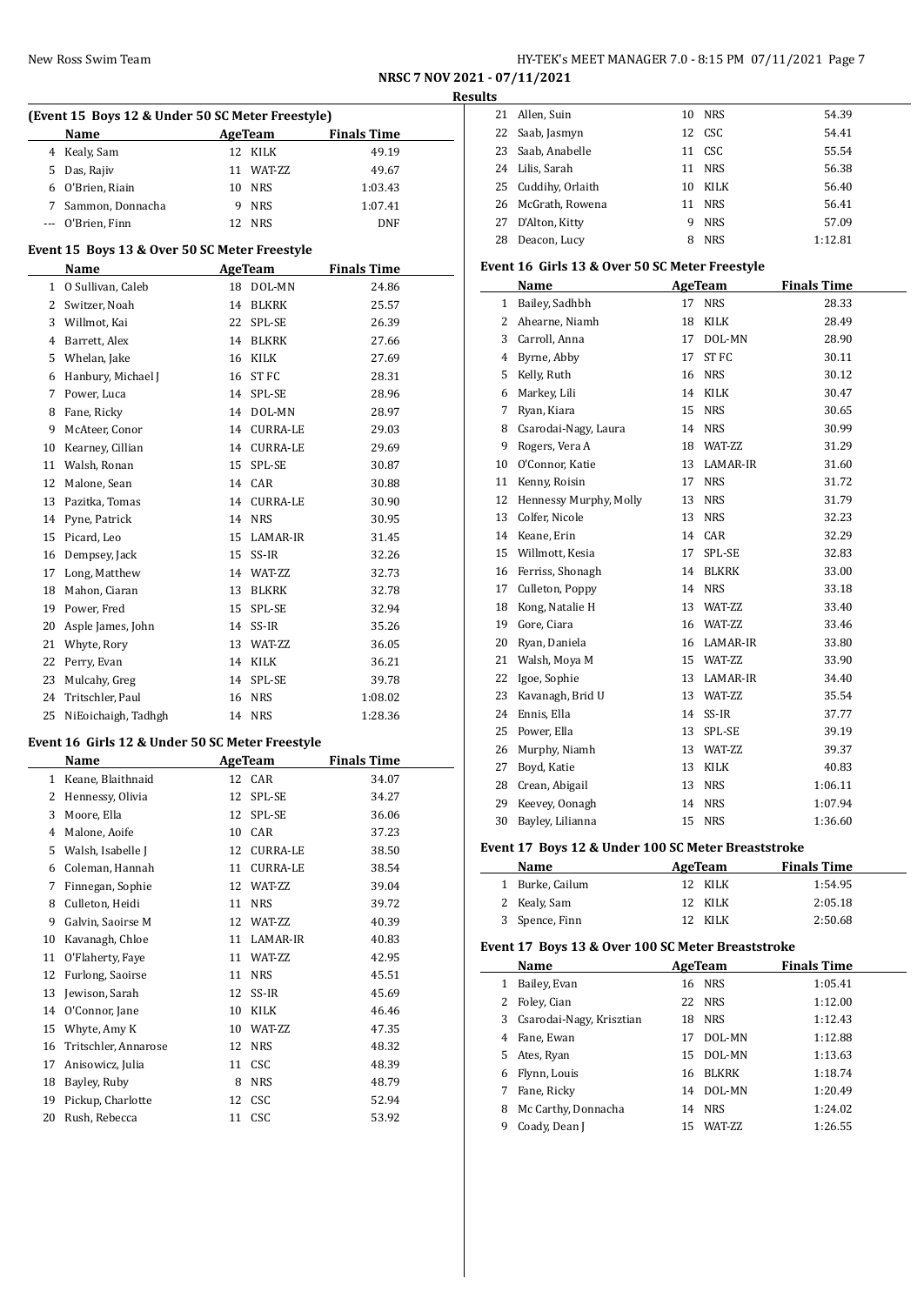# New Ross Swim Team HY-TEK's MEET MANAGER 7.0 - 8:15 PM 07/11/2021 Page 8

**NRSC 7 NOV 2021 - 07/11/2021 Results**

 $\overline{a}$ 

## **(Event 17 Boys 13 & Over 100 SC Meter Breaststroke)**

|    | Name               |    | AgeTeam      | <b>Finals Time</b> |
|----|--------------------|----|--------------|--------------------|
| 10 | Mahon, Gearoid     | 15 | BLKRK        | 1:26.64            |
|    | 11 Willmott, Mikey |    | 15 SPL-SE    | 1:27.88            |
|    | 12 Marx, Finn      |    | 14 CLON      | 1:29.97            |
| 13 | Rogers, Finn I     | 14 | WAT-ZZ       | 1:30.12            |
|    | 14 Melvin, Eoin    |    | 15 CURRA-LE  | 1:32.16            |
|    | 15 Pyne, Patrick   |    | 14 NRS       | 1:33.39            |
| 16 | Pazitka, Tomas     | 14 | CURRA-LE     | 1:33.78            |
| 17 | Mahon, Ciaran      | 13 | <b>BLKRK</b> | 1:34.12            |
| 18 | Burke, Dylan       | 13 | KILK         | 1:41.60            |
| 19 | Power, Fred        |    | 15 SPL-SE    | 1:49.59            |
| 20 | Perry, Evan        | 14 | KILK         | 1:55.48            |
| 21 | English, Robert    | 19 | KILK         | 2:06.60            |

### **Event 18 Girls 12 & Under 100 SC Meter Breaststroke**

|              | Name              | <b>AgeTeam</b> |                 | <b>Finals Time</b> |
|--------------|-------------------|----------------|-----------------|--------------------|
| $\mathbf{1}$ | Hennessy, Olivia  | 12             | SPL-SE          | 1:38.63            |
| 2            | Minihan, Lucy     | 12             | <b>NRS</b>      | 1:41.27            |
| 3            | Maguire, Ruby Mae | 12             | <b>BLKRK</b>    | 1:42.13            |
| 4            | Hickey, Emma      | 12             | <b>NRS</b>      | 1:42.53            |
| 5            | Moore, Ella       | 12             | SPL-SE          | 1:47.73            |
| 6            | Kehoe, Lauren     | 11             | <b>NRS</b>      | 1:49.14            |
| 7            | O'Donohoe, Sally  | 10             | SPL-SE          | 1:51.28            |
| 8            | Coleman, Hannah   | 11             | <b>CURRA-LE</b> | 1:52.29            |
| 9            | Culleton, Heidi   | 11             | <b>NRS</b>      | 1:57.94            |
| 10           | Kenna, Laura      | 12             | <b>KILK</b>     | 2:00.99            |
| 11           | Thompson, Chloe   | 11             | <b>KILK</b>     | 2:02.59            |
| 12           | Dooly, Ella       | 11             | SPL-SE          | 2:02.69            |
| 13           | O'Flaherty, Faye  | 11             | WAT-ZZ          | 2:06.26            |
| 14           | Whyte, Amy K      | 10             | WAT-ZZ          | 2:08.86            |
| 15           | Furlong, Saoirse  | 11             | <b>NRS</b>      | 2:13.94            |
| 16           | Saab, Jasmyn      | 12             | <b>CSC</b>      | 2:16.84            |
| 17           | Allen, Suin       | 10             | <b>NRS</b>      | 2:25.87            |
| 18           | Pickup, Charlotte | 12             | CSC             | 2:40.15            |
| 19           | Saab, Anabelle    | 11             | CSC             | 2:45.22            |
| 20           | Rush, Rebecca     | 11             | CSC             | 2:45.92            |

## **Event 18 Girls 13 & Over 100 SC Meter Breaststroke**

|    | Name                     |    | <b>AgeTeam</b> | <b>Finals Time</b> |
|----|--------------------------|----|----------------|--------------------|
| 1  | Bayley, Eva              | 14 | <b>NRS</b>     | 1:22.21            |
| 2  | Byrne, Abby              | 17 | ST FC          | 1:23.50            |
| 3  | Butler, Holly            | 17 | <b>NRS</b>     | 1:24.99            |
| 4  | Csarodai-Nagy, Laura     | 14 | <b>NRS</b>     | 1:27.68            |
| 5  | Buggy, Chloe             | 15 | WAT-ZZ         | 1:28.96            |
| 6  | Keane, Erin              | 14 | CAR            | 1:31.78            |
| 7  | Lowak Valverde, Bianca M | 16 | WAT-ZZ         | 1:31.93            |
| 8  | Culleton, Poppy          | 14 | <b>NRS</b>     | 1:32.70            |
| 9  | Walsh, Moya M            | 15 | WAT-ZZ         | 1:32.87            |
| 10 | Ryan, Daniela            | 16 | LAMAR-IR       | 1:33.82            |
| 11 | O'Flaherty, Edie         | 13 | WAT-ZZ         | 1:34.36            |
| 12 | Kearney, Shauna          | 14 | ST FC          | 1:35.06            |
| 13 | Rogers, Vera A           | 18 | WAT-ZZ         | 1:36.15            |
| 14 | Colley, Orla             | 14 | LAMAR-IR       | 1:37.35            |
| 15 | Colfer, Nicole           | 13 | <b>NRS</b>     | 1:37.95            |
| 16 | Blackett, Sarah          | 15 | SPL-SE         | 1:38.19            |
| 17 | Mulcahy, Ali             | 15 | SPL-SE         | 1:39.37            |
| 18 | Moore, Sadhbh            | 14 | LAMAR-IR       | 1:41.29            |

| แร |                      |     |               |         |
|----|----------------------|-----|---------------|---------|
|    | 19 Kavanagh, Meabh C | 17  | <b>WAT-ZZ</b> | 1:43.04 |
|    | 20 Kavanagh, Brid U  | 13. | WAT-ZZ        | 1:45.80 |
|    | 21 Power, Ella       |     | 13 SPL-SE     | 1:46.73 |
|    | 22 Malone, Emer      |     | 13 ST FC      | 1:51.22 |
|    | 23 O'Connell, Lucy   |     | 14 KILK       | 1:53.94 |
|    | 24 Bourke, Gemma H   |     | 14 SS-IR      | 2:12.63 |

## **Event 19 Boys 12 & Under 100 SC Meter Butterfly**

| Name               | AgeTeam    | <b>Finals Time</b> |  |
|--------------------|------------|--------------------|--|
| 1 Lazowski, Philip | 12 WAT-7.7 | 1:25.79            |  |

## **Event 19 Boys 13 & Over 100 SC Meter Butterfly**

|    | Name               |    | AgeTeam      | <b>Finals Time</b> |
|----|--------------------|----|--------------|--------------------|
| 1  | Marry, Oisin       | 15 | KILK         | 1:11.73            |
| 2  | Coady, Dean J      | 15 | WAT-ZZ       | 1:13.24            |
| 3  | Hanbury, Michael J | 16 | ST FC        | 1:13.57            |
| 4  | Mahon, Gearoid     | 15 | <b>BLKRK</b> | 1:15.49            |
| 5. | Power, Luca        | 14 | SPL-SE       | 1:16.48            |
| 6  | Brophy, Eli        | 15 | LAMAR-IR     | 1:18.38            |
| 7  | Dempsey, Jack      | 15 | SS-IR        | 1:19.16            |
| 8  | Read, Culann       | 13 | BLKRK        | 1:19.23            |
| 9  | O'Brien, Patrick   | 18 | CAR          | 1:20.10            |
| 10 | Fraser, Ross       | 14 | ST FC        | 1:26.43            |
| 11 | Long, Matthew      | 14 | WAT-ZZ       | 1:30.12            |
| 12 | Cuddihy, Paddy     | 13 | KILK         | 1:32.09            |
| 13 | Rogers, Finn I     | 14 | WAT-ZZ       | 1:34.84            |
| 14 | English, Robert    | 19 | KILK         | 1:56.70            |

## **Event 20 Girls 12 & Under 100 SC Meter Butterfly**

| Name            | AgeTeam  | <b>Finals Time</b> |  |
|-----------------|----------|--------------------|--|
| 1 Coady, Hannah | 12 ST FC | 1:30.23            |  |

## **Event 20 Girls 13 & Over 100 SC Meter Butterfly**

|    | Name              |    | AgeTeam     | <b>Finals Time</b> |
|----|-------------------|----|-------------|--------------------|
|    | Ahearne, Niamh    | 18 | KILK        | 1:09.01            |
| 2  | Marx, Holly       |    | 15 CLON     | 1:18.98            |
|    | Ryan, Daniela     |    | 16 LAMAR-IR | 1:19.82            |
| 4  | O'Connor, Katie   |    | 13 LAMAR-IR | 1:23.09            |
| 5. | Ferriss, Shonagh  |    | 14 BLKRK    | 1:25.81            |
| 6  | Gore, Ciara       |    | 16 WAT-ZZ   | 1:26.68            |
|    | Ennis, Ella       |    | 14 SS-IR    | 1:29.47            |
| 8  | Colfer, Nicole    | 13 | <b>NRS</b>  | 1:38.20            |
|    | --- Moore, Evelyn |    | 15 SPL-SE   | DO                 |

## **Event 21 Boys 200 SC Meter IM**

| Name |                      | AgeTeam |                 | <b>Finals Time</b> |
|------|----------------------|---------|-----------------|--------------------|
| 1    | Bailey, Evan         |         | 16 NRS          | 2:07.12            |
| 2    | Bourke-Carey, Samuel | 16      | ST FC           | 2:22.69            |
| 3    | Merrigan, Ben        | 15      | DOL-MN          | 2:23.90            |
| 4    | Barrett, Alex        | 14      | <b>BLKRK</b>    | 2:27.71            |
| 5.   | Fane, Ewan           | 17      | DOL-MN          | 2:28.64            |
| 6    | Mc Carthy, Donnacha  | 14      | <b>NRS</b>      | 2:28.67            |
| 7    | Ates, Ryan           |         | 15 DOL-MN       | 2:35.24            |
| 8    | Cuddihy, Paddy       | 13      | KILK            | 2:44.84            |
| 9    | Mahon, Gearoid       | 15      | <b>BLKRK</b>    | 2:46.31            |
| 10   | Das, Rohit           | 16      | WAT-ZZ          | 2:46.59            |
| 11   | Brophy, Eli          |         | 15 LAMAR-IR     | 2:46.84            |
| 12   | Power, Luca          | 14      | SPL-SE          | 2:46.99            |
| 13   | O'Brien, Patrick     | 18      | CAR             | 2:51.62            |
| 14   | Pazitka, Tomas       | 14      | <b>CURRA-LE</b> | 2:54.87            |